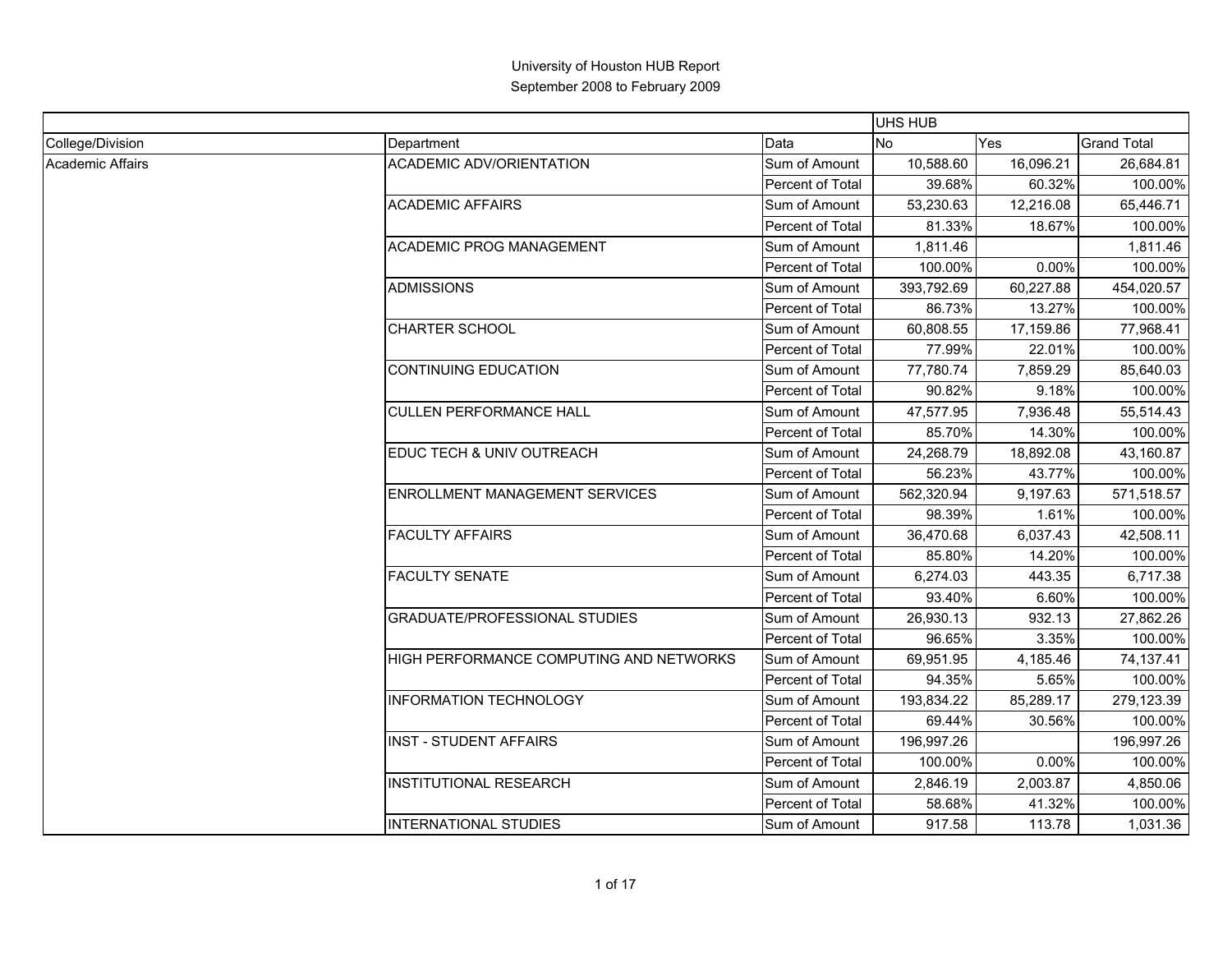|                                   |                                     |                  | UHS HUB      |              |                    |
|-----------------------------------|-------------------------------------|------------------|--------------|--------------|--------------------|
| College/Division                  | Department                          | Data             | <b>No</b>    | Yes          | <b>Grand Total</b> |
| <b>Academic Affairs</b>           | <b>INTERNATIONAL STUDIES</b>        | Percent of Total | 88.97%       | 11.03%       | 100.00%            |
|                                   | <b>KUHF RADIO</b>                   | Sum of Amount    | 659,563.50   | 30,945.90    | 690,509.40         |
|                                   |                                     | Percent of Total | 95.52%       | 4.48%        | 100.00%            |
|                                   | <b>KUHT TV</b>                      | Sum of Amount    | 1,081,618.19 | 39,088.83    | 1,120,707.02       |
|                                   |                                     | Percent of Total | 96.51%       | 3.49%        | 100.00%            |
|                                   | MANAGEMENT INFORMATION SYSTEMS      | Sum of Amount    | 2,489,909.41 | 774,087.19   | 3,263,996.60       |
|                                   |                                     | Percent of Total | 76.28%       | 23.72%       | 100.00%            |
|                                   | REGISTRATION AND ACADEMIC RECO      | Sum of Amount    | 78,453.92    | 8,544.84     | 86,998.76          |
|                                   |                                     | Percent of Total | 90.18%       | 9.82%        | 100.00%            |
|                                   | <b>SCHOLARS COMMUNITY</b>           | Sum of Amount    | 16,303.90    | 8,187.21     | 24,491.11          |
|                                   |                                     | Percent of Total | 66.57%       | 33.43%       | 100.00%            |
|                                   | SCHOLARSHIPS (SPECIAL)              | Sum of Amount    | 75.10        |              | 75.10              |
|                                   |                                     | Percent of Total | 100.00%      | 0.00%        | 100.00%            |
|                                   | SCHOLARSHIPS AND FINANCIAL AID      | Sum of Amount    | 229,684.08   | 9,255.63     | 238,939.71         |
|                                   |                                     | Percent of Total | 96.13%       | 3.87%        | 100.00%            |
|                                   | SECURITY AND DISASTER RECOVERY      | Sum of Amount    | 30,146.19    | 1,269.78     | 31,415.97          |
|                                   |                                     | Percent of Total | 95.96%       | 4.04%        | 100.00%            |
|                                   | TECHNOLOGY SUPPORT SERVICES         | Sum of Amount    | 1,108,127.51 | 1,120,482.47 | 2,228,609.98       |
|                                   |                                     | Percent of Total | 49.72%       | 50.28%       | 100.00%            |
|                                   | UH WELCOME CENTER                   | Sum of Amount    | 196,716.71   | 6,325.12     | 203,041.83         |
|                                   |                                     | Percent of Total | 96.88%       | 3.12%        | 100.00%            |
|                                   | UNDERGRADUATE STUDIES               | Sum of Amount    | 11,967.03    |              | 11,967.03          |
|                                   |                                     | Percent of Total | 100.00%      | 0.00%        | 100.00%            |
| Academic Affairs Sum of Amount    |                                     |                  | 7,668,967.93 | 2,246,777.67 | 9,915,745.60       |
| Academic Affairs Percent of Total |                                     |                  | 77.34%       | 22.66%       | 100.00%            |
| Administration and Finance        | <b>ADMIN - FINANCIAL SVCS</b>       | Sum of Amount    | 132,497.99   |              | 132,497.99         |
|                                   |                                     | Percent of Total | 100.00%      | 0.00%        | 100.00%            |
|                                   | <b>ADMINISTRATION &amp; FINANCE</b> | Sum of Amount    | 111,434.85   | 6,697.25     | 118,132.10         |
|                                   |                                     | Percent of Total | 94.33%       | 5.67%        | 100.00%            |
|                                   | <b>AUXILIARY SERVICES</b>           | Sum of Amount    | 74,831.03    | 1,871.18     | 76,702.21          |
|                                   |                                     | Percent of Total | 97.56%       | 2.44%        | 100.00%            |
|                                   | AVCIAVP-ADMINISTRATION              | Sum of Amount    | 11,076.49    | 8,658.39     | 19,734.88          |
|                                   |                                     | Percent of Total | 56.13%       | 43.87%       | 100.00%            |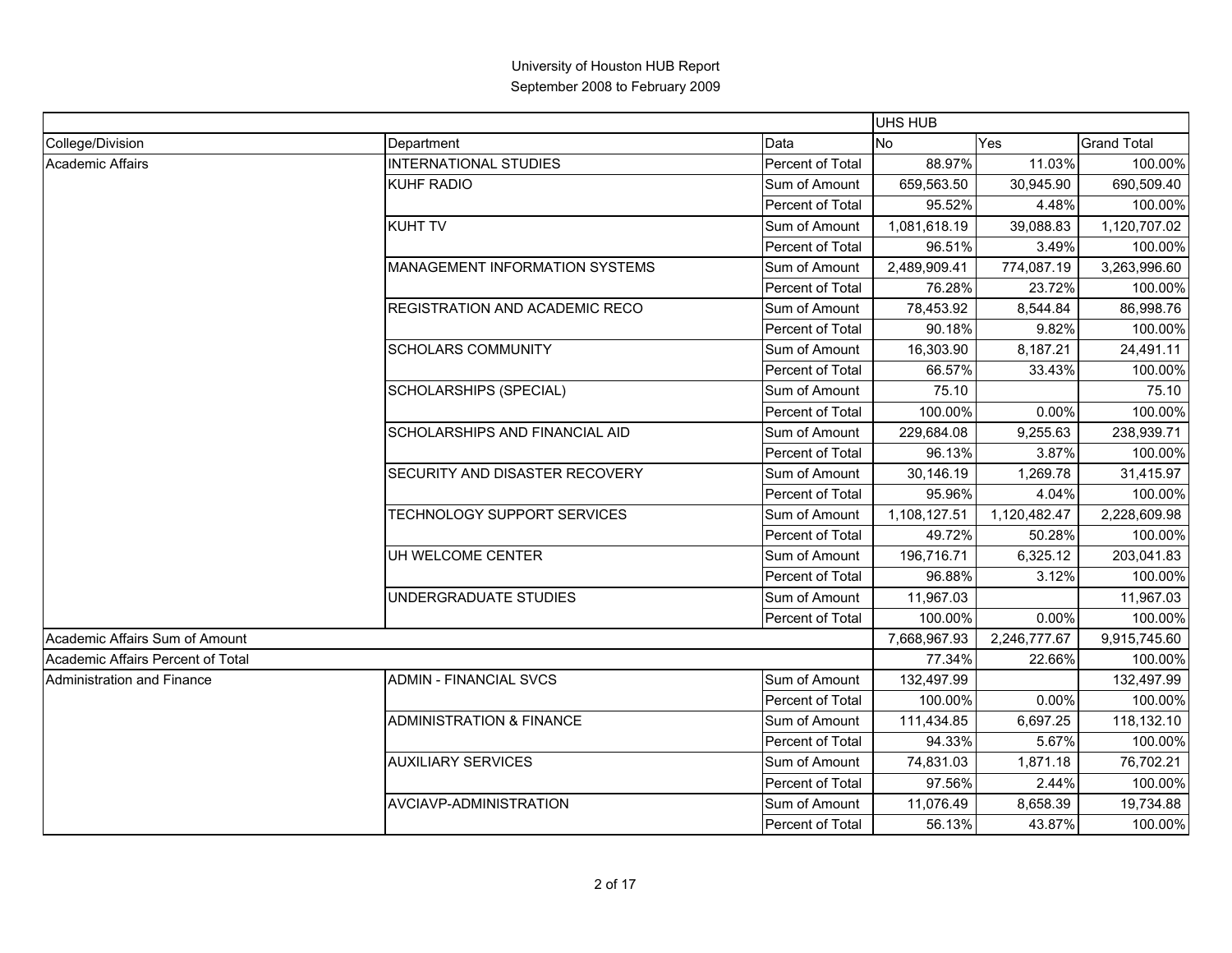|                            |                                       |                         | <b>UHS HUB</b> |               |                    |
|----------------------------|---------------------------------------|-------------------------|----------------|---------------|--------------------|
| College/Division           | Department                            | Data                    | <b>No</b>      | Yes           | <b>Grand Total</b> |
| Administration and Finance | <b>BUDGET</b>                         | Sum of Amount           | 6,249.59       | 4.426.80      | 10,676.39          |
|                            |                                       | Percent of Total        | 58.54%         | 41.46%        | 100.00%            |
|                            | <b>BUSINESS SERVICES</b>              | Sum of Amount           | 3,398.10       |               | 3,398.10           |
|                            |                                       | Percent of Total        | 100.00%        | 0.00%         | 100.00%            |
|                            | <b>ENVIRONMENTAL HEALTH RISK MGMT</b> | Sum of Amount           | 59,517.39      | 9,672.39      | 69,189.78          |
|                            |                                       | Percent of Total        | 86.02%         | 13.98%        | 100.00%            |
|                            | <b>FACILITIES &amp; PLANNING</b>      | Sum of Amount           | 44,537,060.83  | 20,585,580.63 | 65,122,641.46      |
|                            |                                       | Percent of Total        | 68.39%         | 31.61%        | 100.00%            |
|                            | <b>FINANCE</b>                        | Sum of Amount           | 156,349.38     | 110,477.41    | 266,826.79         |
|                            |                                       | Percent of Total        | 58.60%         | 41.40%        | 100.00%            |
|                            | <b>FINANCE &amp; OPERATIONS</b>       | Sum of Amount           | 5,294.43       | 418.28        | 5,712.71           |
|                            |                                       | <b>Percent of Total</b> | 92.68%         | 7.32%         | 100.00%            |
|                            | <b>FINANCIAL REPORTING</b>            | Sum of Amount           | 3,474.16       | 6,577.09      | 10,051.25          |
|                            |                                       | Percent of Total        | 34.56%         | 65.44%        | 100.00%            |
|                            | <b>HUMAN RESOURCES</b>                | Sum of Amount           | 33,350.38      | 4,442.25      | 37,792.63          |
|                            |                                       | Percent of Total        | 88.25%         | 11.75%        | 100.00%            |
|                            | INST - ADMINISTRATION & FINANCE       | Sum of Amount           | 41,391.58      |               | 41,391.58          |
|                            |                                       | Percent of Total        | 100.00%        | 0.00%         | 100.00%            |
|                            | <b>INST - BUSINESS SERVICES</b>       | Sum of Amount           | 570,295.89     | 158,604.50    | 728,900.39         |
|                            |                                       | <b>Percent of Total</b> | 78.24%         | 21.76%        | 100.00%            |
|                            | <b>INST - FINANCE</b>                 | Sum of Amount           | 1,545.90       |               | 1,545.90           |
|                            |                                       | Percent of Total        | 100.00%        | 0.00%         | 100.00%            |
|                            | ONE CARD PROGRAM                      | Sum of Amount           | 152,409.76     | 3,373.71      | 155,783.47         |
|                            |                                       | Percent of Total        | 97.83%         | 2.17%         | 100.00%            |
|                            | PARKING & TRANSPORTATION              | Sum of Amount           | 1,060,709.75   | 10,017.51     | 1,070,727.26       |
|                            |                                       | Percent of Total        | 99.06%         | 0.94%         | 100.00%            |
|                            | PHY PLANT-ADMINISTRATION              | Sum of Amount           | 689,485.78     | 305,890.47    | 995,376.25         |
|                            |                                       | <b>Percent of Total</b> | 69.27%         | 30.73%        | 100.00%            |
|                            | PHY PLANT-AUTOMOTIVE                  | Sum of Amount           | 66,700.01      | 35,197.39     | 101,897.40         |
|                            |                                       | Percent of Total        | 65.46%         | 34.54%        | 100.00%            |
|                            | PHY PLANT-BLDG MAINT                  | Sum of Amount           | 139,257.41     | 38,579.35     | 177,836.76         |
|                            |                                       | Percent of Total        | 78.31%         | 21.69%        | 100.00%            |
|                            | PHY PLANT-CUSTODIAL SVCS              | Sum of Amount           | 26,603.67      | 18,495.89     | 45,099.56          |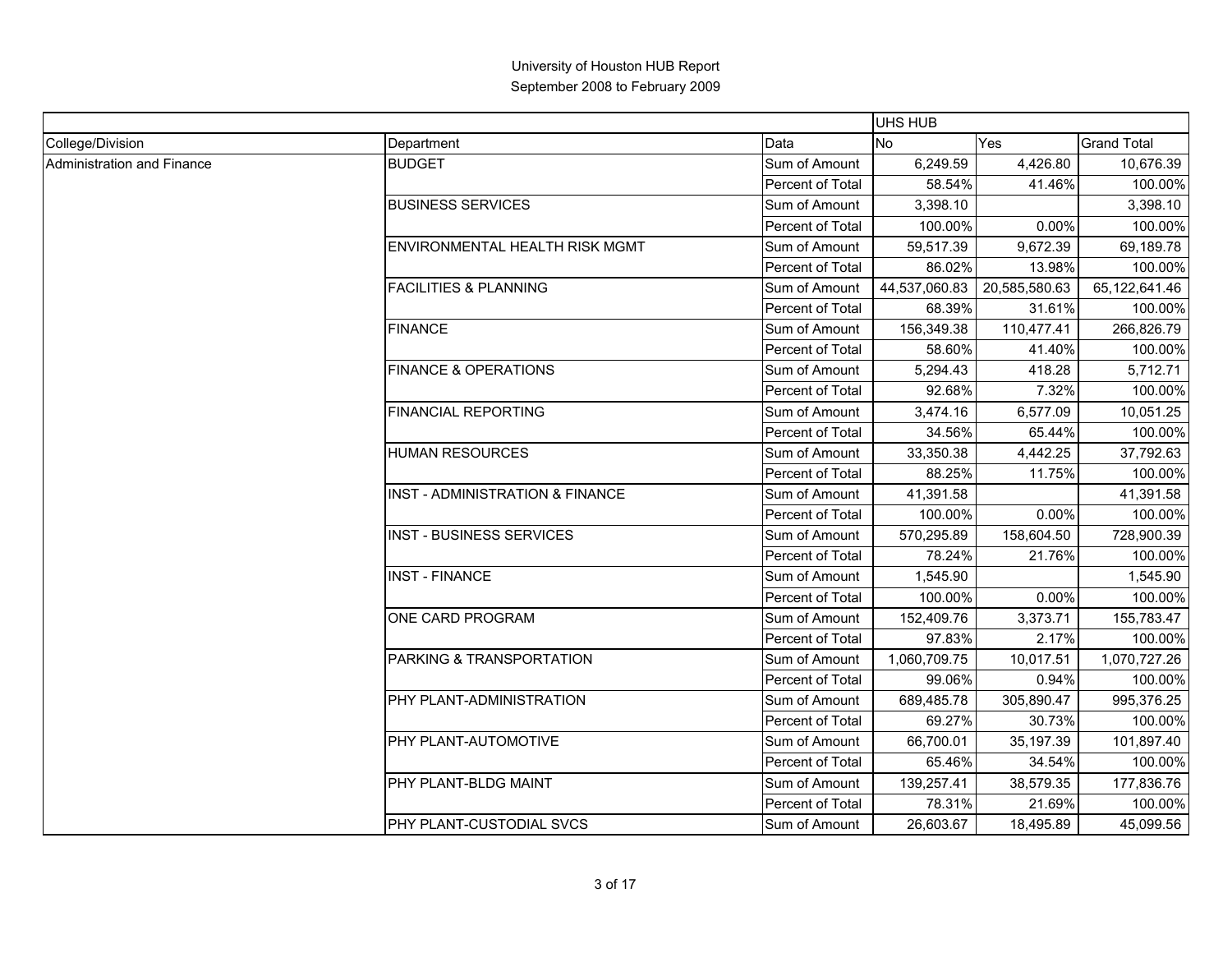|                                             |                                   |                  | UHS HUB      |                             |                    |
|---------------------------------------------|-----------------------------------|------------------|--------------|-----------------------------|--------------------|
| College/Division                            | Department                        | Data             | <b>No</b>    | Yes                         | <b>Grand Total</b> |
| Administration and Finance                  | PHY PLANT-CUSTODIAL SVCS          | Percent of Total | 58.99%       | 41.01%                      | 100.00%            |
|                                             | PHY PLANT-GROUNDS MAINT           | Sum of Amount    | 56,913.77    | 695.60                      | 57,609.37          |
|                                             |                                   | Percent of Total | 98.79%       | 1.21%                       | 100.00%            |
|                                             | PHY PLANT-SOLID WASTE             | Sum of Amount    | 20,246.42    |                             | 20,246.42          |
|                                             |                                   | Percent of Total | 100.00%      | 0.00%                       | 100.00%            |
|                                             | PHY PLANT-UTILITIES               | Sum of Amount    | 296,657.50   | 33,568.66                   | 330,226.16         |
|                                             |                                   | Percent of Total | 89.83%       | 10.17%                      | 100.00%            |
|                                             | <b>POLICE</b>                     | Sum of Amount    | 103,934.84   | 58,604.42                   | 162,539.26         |
|                                             |                                   | Percent of Total | 63.94%       | 36.06%                      | 100.00%            |
|                                             | POSTAL SERVICES                   | Sum of Amount    | 61,242.39    | 1,841.17                    | 63,083.56          |
|                                             |                                   | Percent of Total | 97.08%       | 2.92%                       | 100.00%            |
|                                             | <b>PRINTING</b>                   | Sum of Amount    | 653,869.58   | 5,311.36                    | 659,180.94         |
|                                             |                                   | Percent of Total | 99.19%       | 0.81%                       | 100.00%            |
|                                             | PURCHASED UTILITIES               | Sum of Amount    | 46,004.00    |                             | 46,004.00          |
|                                             |                                   | Percent of Total | 100.00%      | 0.00%                       | 100.00%            |
|                                             | <b>REAL ESTATE SERVICES</b>       | Sum of Amount    | 8,730.00     |                             | 8,730.00           |
|                                             |                                   | Percent of Total | 100.00%      | 0.00%                       | 100.00%            |
|                                             | <b>STUDENT FINANCIAL SERVICES</b> | Sum of Amount    | 97,914.83    | 1,314.96                    | 99,229.79          |
|                                             |                                   | Percent of Total | 98.67%       | 1.33%                       | 100.00%            |
| Administration and Finance Sum of Amount    |                                   |                  |              | 49,228,447.70 21,410,316.66 | 70,638,764.36      |
| Administration and Finance Percent of Total |                                   |                  | 69.69%       | 30.31%                      | 100.00%            |
| Architecture                                | DEAN, ARCHITECTURE                | Sum of Amount    | 337.885.88   | 74,631.97                   | 412,517.85         |
|                                             |                                   | Percent of Total | 81.91%       | 18.09%                      | 100.00%            |
| Architecture Sum of Amount                  |                                   |                  | 337,885.88   | 74,631.97                   | 412,517.85         |
| Architecture Percent of Total               |                                   |                  | 81.91%       | 18.09%                      | 100.00%            |
| <b>Athletics</b>                            | INST - INTERCOLLEGIATE ATHLETICS  | Sum of Amount    | 249,123.61   |                             | 249,123.61         |
|                                             |                                   | Percent of Total | 100.00%      | 0.00%                       | 100.00%            |
|                                             | <b>INTERCOLLEGIATE ATHLETICS</b>  | Sum of Amount    | 3,004,733.91 | 601,467.83                  | 3,606,201.74       |
|                                             |                                   | Percent of Total | 83.32%       | 16.68%                      | 100.00%            |
| Athletics Sum of Amount                     |                                   |                  | 3,253,857.52 | 601,467.83                  | 3,855,325.35       |
| Athletics Percent of Total                  |                                   |                  | 84.40%       | 15.60%                      | 100.00%            |
| <b>Business Administration</b>              | ACCOUNTANCY AND TAXATION          | Sum of Amount    | 11,388.23    | 20,917.59                   | 32,305.82          |
|                                             |                                   | Percent of Total | 35.25%       | 64.75%                      | 100.00%            |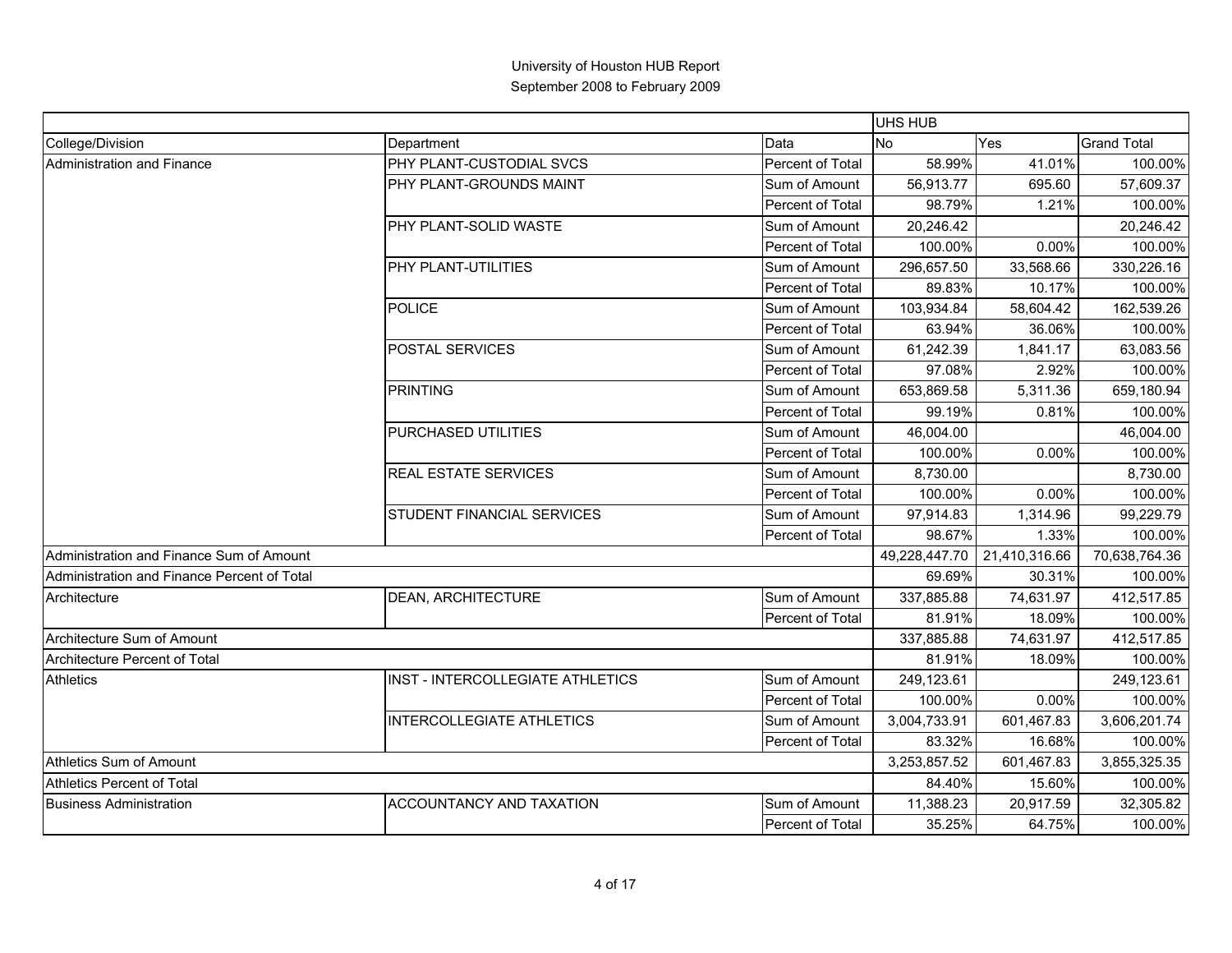|                                |                                       |                  | <b>UHS HUB</b> |            |                    |
|--------------------------------|---------------------------------------|------------------|----------------|------------|--------------------|
| College/Division               | Department                            | Data             | <b>No</b>      | Yes        | <b>Grand Total</b> |
| <b>Business Administration</b> | <b>BAUER CAREER SERVICES CTR</b>      | Sum of Amount    | 68,479.77      | 2,848.08   | 71,327.85          |
|                                |                                       | Percent of Total | 96.01%         | 3.99%      | 100.00%            |
|                                | <b>BAUER CLASS GLOBALIZATION CRS</b>  | Sum of Amount    | 341.15         |            | 341.15             |
|                                |                                       | Percent of Total | 100.00%        | 0.00%      | 100.00%            |
|                                | <b>BAUER COMMUNICATIONS</b>           | Sum of Amount    | 18,046.40      | 303.40     | 18,349.80          |
|                                |                                       | Percent of Total | 98.35%         | 1.65%      | 100.00%            |
|                                | CTR FOR ENTREPRENEURSHIP & INN        | Sum of Amount    | 28,533.20      | 3,527.89   | 32,061.09          |
|                                |                                       | Percent of Total | 89.00%         | 11.00%     | 100.00%            |
|                                | CTR FOR EXECUTIVE DEVELOPMENT         | Sum of Amount    |                | 474.50     | 474.50             |
|                                |                                       | Percent of Total | 0.00%          | 100.00%    | 100.00%            |
|                                | DEAN, BUSINESS ADMINISTRATION         | Sum of Amount    | 460,666.81     | 105,104.86 | 565,771.67         |
|                                |                                       | Percent of Total | 81.42%         | 18.58%     | 100.00%            |
|                                | DECISION AND INFORMATION SCIEN        | Sum of Amount    | 12,174.29      | 4,936.55   | 17,110.84          |
|                                |                                       | Percent of Total | 71.15%         | 28.85%     | 100.00%            |
|                                | <b>EXECUTIVE DEGREE PROGRAMS</b>      | Sum of Amount    | 148,434.34     | 44,966.08  | 193,400.42         |
|                                |                                       | Percent of Total | 76.75%         | 23.25%     | 100.00%            |
|                                | <b>FINANCE-BUS ADMIN</b>              | Sum of Amount    | 19,296.21      | 11,628.32  | 30,924.53          |
|                                |                                       | Percent of Total | 62.40%         | 37.60%     | 100.00%            |
|                                | <b>GLOBAL ENERGY MGMT INST</b>        | Sum of Amount    | 2,106.37       |            | 2,106.37           |
|                                |                                       | Percent of Total | 100.00%        | 0.00%      | 100.00%            |
|                                | <b>MANAGEMENT</b>                     | Sum of Amount    | 17,797.08      | 7,539.83   | 25,336.91          |
|                                |                                       | Percent of Total | 70.24%         | 29.76%     | 100.00%            |
|                                | <b>MARKETING-BUS ADMIN</b>            | Sum of Amount    | 7,614.71       | 18,608.84  | 26,223.55          |
|                                |                                       | Percent of Total | 29.04%         | 70.96%     | 100.00%            |
|                                | MBA STUDENT SERVICES CENTER           | Sum of Amount    | 14,640.15      | 3,444.83   | 18,084.98          |
|                                |                                       | Percent of Total | 80.95%         | 19.05%     | 100.00%            |
|                                | <b>RESEARCH AND INSTR COMPUTING S</b> | Sum of Amount    | 35,361.83      | 21,106.94  | 56,468.77          |
|                                |                                       | Percent of Total | 62.62%         | 37.38%     | 100.00%            |
|                                | SALES EXCELLENCE INSTITUTE            | Sum of Amount    | 46,558.27      | 1,731.07   | 48,289.34          |
|                                |                                       | Percent of Total | 96.42%         | 3.58%      | 100.00%            |
|                                | SMALL BUSINESS DEV CENTER             | Sum of Amount    | 146,620.53     | 116,923.36 | 263,543.89         |
|                                |                                       | Percent of Total | 55.63%         | 44.37%     | 100.00%            |
|                                | UNDERGRAD BUSINESS PROG               | Sum of Amount    | 26,683.01      | 6,819.62   | 33,502.63          |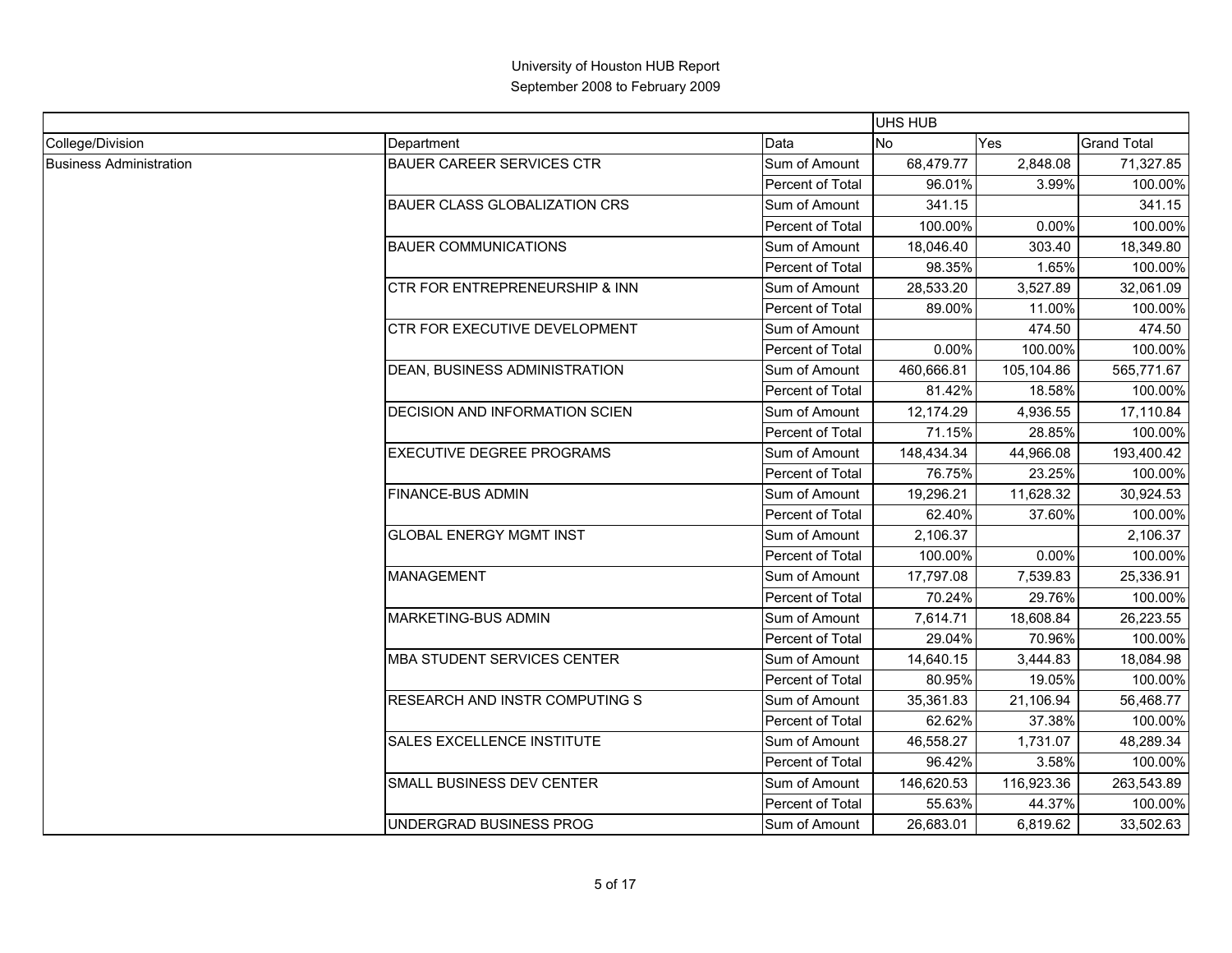|                                                 |                                   |                  | UHS HUB      |            |                    |
|-------------------------------------------------|-----------------------------------|------------------|--------------|------------|--------------------|
| College/Division                                | Department                        | Data             | <b>No</b>    | Yes        | <b>Grand Total</b> |
| <b>Business Administration</b>                  | UNDERGRAD BUSINESS PROG           | Percent of Total | 79.64%       | 20.36%     | 100.00%            |
| <b>Business Administration Sum of Amount</b>    |                                   |                  | 1,064,742.35 | 370,881.76 | 1,435,624.11       |
| <b>Business Administration Percent of Total</b> |                                   |                  | 74.17%       | 25.83%     | 100.00%            |
| <b>Chancellor/President</b>                     | AFFIRMATIVE ACTION                | Sum of Amount    | 3,938.41     | 7,343.68   | 11,282.09          |
|                                                 |                                   | Percent of Total | 34.91%       | 65.09%     | 100.00%            |
|                                                 | PRESIDENT                         | Sum of Amount    | 16,067.51    | 10,872.05  | 26,939.56          |
|                                                 |                                   | Percent of Total | 59.64%       | 40.36%     | 100.00%            |
|                                                 | <b>STAFF COUNCIL</b>              | Sum of Amount    | 11,388.14    | 3,424.34   | 14,812.48          |
|                                                 |                                   | Percent of Total | 76.88%       | 23.12%     | 100.00%            |
| Chancellor/President Sum of Amount              |                                   |                  | 31,394.06    | 21,640.07  | 53,034.13          |
| Chancellor/President Percent of Total           |                                   |                  | 59.20%       | 40.80%     | 100.00%            |
| Education                                       | CENTER FOR INFO TECH IN EDUCATION | Sum of Amount    | 79,629.56    | 54,258.46  | 133,888.02         |
|                                                 |                                   | Percent of Total | 59.47%       | 40.53%     | 100.00%            |
|                                                 | CONSISTENCY MGMT & COOP DISCIP    | Sum of Amount    | 130,808.21   | 7,243.61   | 138,051.82         |
|                                                 |                                   | Percent of Total | 94.75%       | 5.25%      | 100.00%            |
|                                                 | <b>CURRICULUM AND INSTRUCTION</b> | Sum of Amount    | 111,544.10   | 27,694.11  | 139,238.21         |
|                                                 |                                   | Percent of Total | 80.11%       | 19.89%     | 100.00%            |
|                                                 | <b>DEAN, EDUCATION</b>            | Sum of Amount    | 100,679.12   | 13,151.59  | 113,830.71         |
|                                                 |                                   | Percent of Total | 88.45%       | 11.55%     | 100.00%            |
|                                                 | EDU. LEADERSHIP & CULTURAL STU    | Sum of Amount    | 316,618.86   | 5,469.62   | 322,088.48         |
|                                                 |                                   | Percent of Total | 98.30%       | 1.70%      | 100.00%            |
|                                                 | EDUCATIONAL PSYCHOLOGY            | Sum of Amount    | 19,476.31    | 14,857.54  | 34,333.85          |
|                                                 |                                   | Percent of Total | 56.73%       | 43.27%     | 100.00%            |
|                                                 | HEALTH AND HUMAN PERFORMANCE      | Sum of Amount    | 278,684.95   | 19,824.70  | 298,509.65         |
|                                                 |                                   | Percent of Total | 93.36%       | 6.64%      | 100.00%            |
|                                                 | HUMAN DEVELOPMENT LAB             | Sum of Amount    | 19,834.81    | 31.99      | 19,866.80          |
|                                                 |                                   | Percent of Total | 99.84%       | 0.16%      | 100.00%            |
|                                                 | INSTITUTE FOR URBAN EDUCATION     | Sum of Amount    | 4,352.95     | 3,767.26   | 8,120.21           |
|                                                 |                                   | Percent of Total | 53.61%       | 46.39%     | 100.00%            |
|                                                 | <b>OBESITY RESEARCH CENTER</b>    | Sum of Amount    | 6.75         |            | 6.75               |
|                                                 |                                   | Percent of Total | 100.00%      | 0.00%      | 100.00%            |
|                                                 | TEACHER EDUCATION AND CERTIFIC    | Sum of Amount    | 11,464.50    | 2,502.42   | 13,966.92          |
|                                                 |                                   | Percent of Total | 82.08%       | 17.92%     | 100.00%            |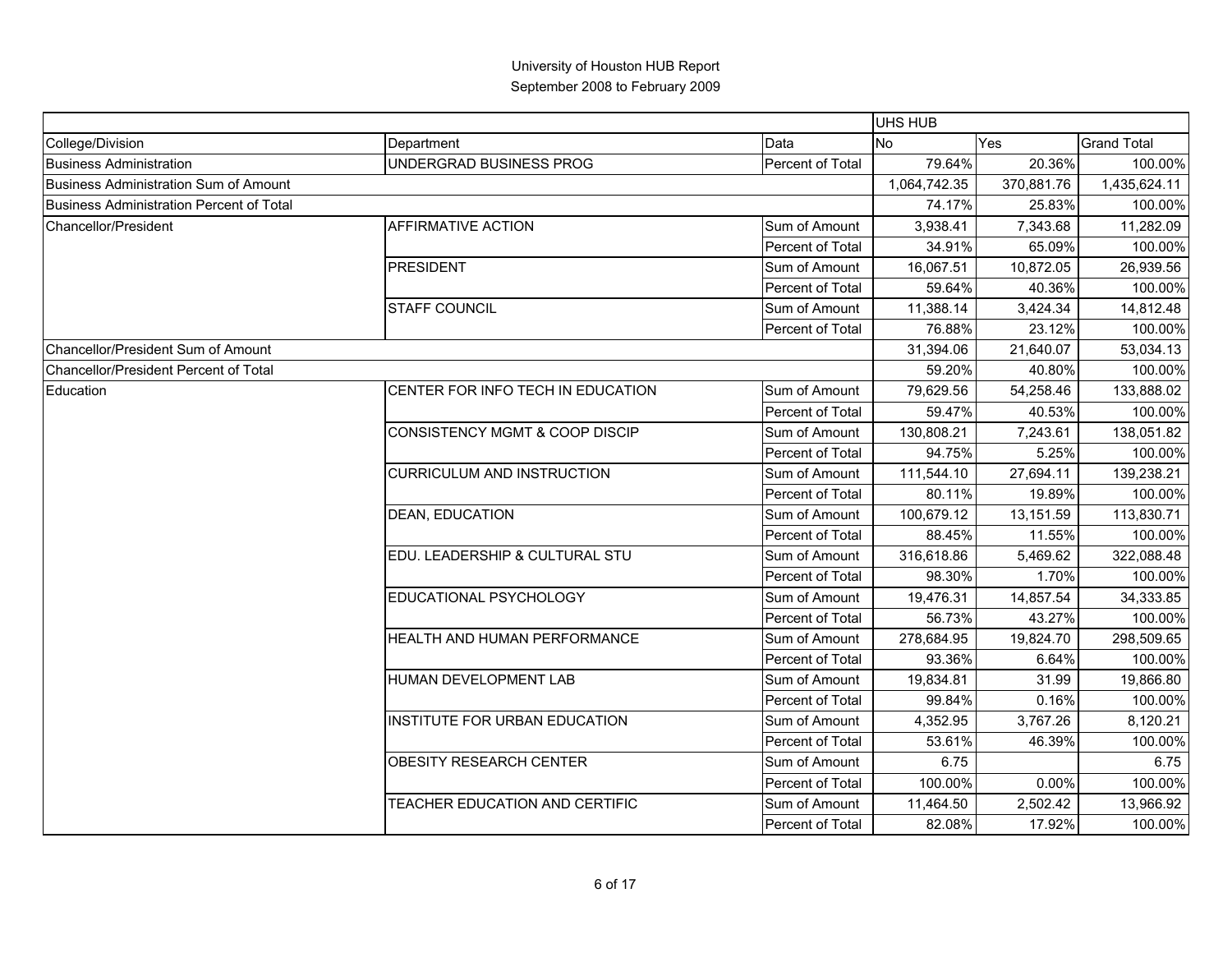|                                     |                                |                  | <b>UHS HUB</b> |            |                    |
|-------------------------------------|--------------------------------|------------------|----------------|------------|--------------------|
| College/Division                    | Department                     | Data             | <b>No</b>      | Yes        | <b>Grand Total</b> |
| <b>Education Sum of Amount</b>      |                                |                  | 1,073,100.12   | 148,801.30 | 1,221,901.42       |
| <b>Education Percent of Total</b>   |                                |                  | 87.82%         | 12.18%     | 100.00%            |
| Engineering                         | CENTER FOR NANOMAGNETIC SYSTEM | Sum of Amount    | 2,845.20       |            | 2,845.20           |
|                                     |                                | Percent of Total | 100.00%        | 0.00%      | 100.00%            |
|                                     | <b>CHEMICAL ENGINEERING</b>    | Sum of Amount    | 1,651,171.30   | 40,076.66  | 1,691,247.96       |
|                                     |                                | Percent of Total | 97.63%         | 2.37%      | 100.00%            |
|                                     | <b>CIVIL ENGINEERING</b>       | Sum of Amount    | 307,620.89     | 40,353.66  | 347,974.55         |
|                                     |                                | Percent of Total | 88.40%         | 11.60%     | 100.00%            |
|                                     | COMPOSITE ENGR APPLICATIONS CT | Sum of Amount    | 7,708.79       |            | 7,708.79           |
|                                     |                                | Percent of Total | 100.00%        | 0.00%      | 100.00%            |
|                                     | <b>COOPERATIVE ENGINEERING</b> | Sum of Amount    | 7,626.65       | 2,000.65   | 9,627.30           |
|                                     |                                | Percent of Total | 79.22%         | 20.78%     | 100.00%            |
|                                     | CTR FOR INNOVATIVE GROUTING    | Sum of Amount    | 11,325.43      | 49.31      | 11,374.74          |
|                                     |                                | Percent of Total | 99.57%         | 0.43%      | 100.00%            |
|                                     | <b>DEAN, ENGINEERING</b>       | Sum of Amount    | 242,944.16     | 108,869.32 | 351,813.48         |
|                                     |                                | Percent of Total | 69.05%         | 30.95%     | 100.00%            |
|                                     | <b>ELECTRICAL ENGINEERING</b>  | Sum of Amount    | 257,097.48     | 3,933.55   | 261,031.03         |
|                                     |                                | Percent of Total | 98.49%         | 1.51%      | 100.00%            |
|                                     | <b>ENGINEERING SERVICES</b>    | Sum of Amount    | 8,359.21       | 1,395.53   | 9,754.74           |
|                                     |                                | Percent of Total | 85.69%         | 14.31%     | 100.00%            |
|                                     | <b>INDUSTRIAL ENGINEERING</b>  | Sum of Amount    | 24,129.80      | 6,934.52   | 31,064.32          |
|                                     |                                | Percent of Total | 77.68%         | 22.32%     | 100.00%            |
|                                     | MECHANICAL ENGINEERING         | Sum of Amount    | 319,678.74     | 32,490.90  | 352,169.64         |
|                                     |                                | Percent of Total | 90.77%         | 9.23%      | 100.00%            |
|                                     | SW PUBLIC TECHNOLOGY CENTER    | Sum of Amount    | 2,938.63       |            | 2,938.63           |
|                                     |                                | Percent of Total | 100.00%        | 0.00%      | 100.00%            |
|                                     | <b>WIND ENERGY CENTER</b>      | Sum of Amount    | 10,777.49      | 4,068.59   | 14,846.08          |
|                                     |                                | Percent of Total | 72.59%         | 27.41%     | 100.00%            |
| Engineering Sum of Amount           |                                |                  | 2,854,223.77   | 240,172.69 | 3,094,396.46       |
| <b>Engineering Percent of Total</b> |                                |                  | 92.24%         | 7.76%      | 100.00%            |
| Graduate College of Social Work     | ADMISSIONS-GCSW                | Sum of Amount    | 5,833.30       | 437.33     | 6,270.63           |
|                                     |                                | Percent of Total | 93.03%         | 6.97%      | 100.00%            |
|                                     | ALUMNI & CAREER SERVICES       | Sum of Amount    | 1,676.17       | 503.68     | 2,179.85           |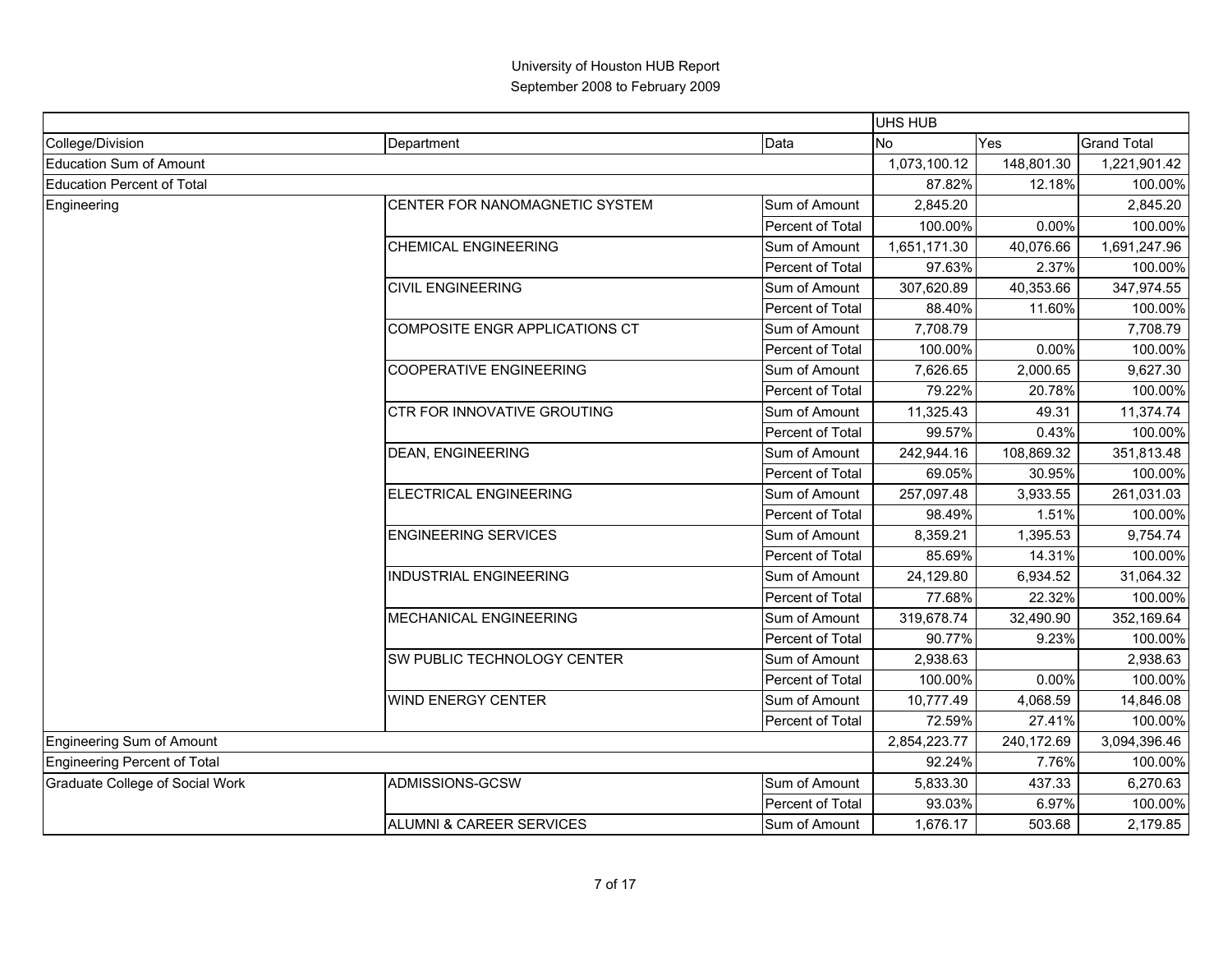|                                                  |                                |                  | UHS HUB    |            |                    |
|--------------------------------------------------|--------------------------------|------------------|------------|------------|--------------------|
| College/Division                                 | Department                     | Data             | <b>No</b>  | Yes        | <b>Grand Total</b> |
| Graduate College of Social Work                  | ALUMNI & CAREER SERVICES       | Percent of Total | 76.89%     | 23.11%     | 100.00%            |
|                                                  | <b>AMERICAN HUMANICS</b>       | Sum of Amount    | 527.00     | 69.85      | 596.85             |
|                                                  |                                | Percent of Total | 88.30%     | 11.70%     | 100.00%            |
|                                                  | DEAN, SOCIAL WORK              | Sum of Amount    | 60,927.55  | 26,882.13  | 87,809.68          |
|                                                  |                                | Percent of Total | 69.39%     | 30.61%     | 100.00%            |
|                                                  | DEVELOPMENT-GCSW               | Sum of Amount    | 150.23     |            | 150.23             |
|                                                  |                                | Percent of Total | 100.00%    | 0.00%      | 100.00%            |
|                                                  | <b>FIELD OFFICE</b>            | Sum of Amount    | 2,136.02   | 1,744.28   | 3,880.30           |
|                                                  |                                | Percent of Total | 55.05%     | 44.95%     | 100.00%            |
|                                                  | <b>GCSW STUDENT SERVICES</b>   | Sum of Amount    |            | 223.17     | 223.17             |
|                                                  |                                | Percent of Total | 0.00%      | 100.00%    | 100.00%            |
|                                                  | JODY WILLIAMS CENTER           | Sum of Amount    | 4,659.92   | 550.24     | 5,210.16           |
|                                                  |                                | Percent of Total | 89.44%     | 10.56%     | 100.00%            |
|                                                  | LEADERSHIP & CHANGE            | Sum of Amount    | 10,000.00  | 141.20     | 10,141.20          |
|                                                  |                                | Percent of Total | 98.61%     | 1.39%      | 100.00%            |
|                                                  | <b>OCP</b>                     | Sum of Amount    | 79,453.88  | 10,051.26  | 89,505.14          |
|                                                  |                                | Percent of Total | 88.77%     | 11.23%     | 100.00%            |
|                                                  | <b>ODSPR</b>                   | Sum of Amount    | 13,364.62  | 4,654.53   | 18,019.15          |
|                                                  |                                | Percent of Total | 74.17%     | 25.83%     | 100.00%            |
|                                                  | PHD PROGRAM                    | Sum of Amount    | 241.30     | 292.32     | 533.62             |
|                                                  |                                | Percent of Total | 45.22%     | 54.78%     | 100.00%            |
| Graduate College of Social Work Sum of Amount    |                                |                  | 178,969.99 | 45,549.99  | 224,519.98         |
| Graduate College of Social Work Percent of Total |                                |                  | 79.71%     | 20.29%     | 100.00%            |
| Honors College                                   | DEAN, HONORS COLLEGE           | Sum of Amount    | 82,953.77  | 20,093.62  | 103,047.39         |
|                                                  |                                | Percent of Total | 80.50%     | 19.50%     | 100.00%            |
|                                                  | HOUSTON TEACHERS INSTITUTE     | Sum of Amount    | 4,147.23   | 32.99      | 4,180.22           |
|                                                  |                                | Percent of Total | 99.21%     | 0.79%      | 100.00%            |
| Honors College Sum of Amount                     |                                |                  | 87,101.00  | 20,126.61  | 107,227.61         |
| Honors College Percent of Total                  |                                |                  | 81.23%     | 18.77%     | 100.00%            |
| Hotel and Restaurant Management                  | DEAN, HOTEL & RESTAURANT MANAG | Sum of Amount    | 69,283.64  | 1,583.63   | 70,867.27          |
|                                                  |                                | Percent of Total | 97.77%     | 2.23%      | 100.00%            |
|                                                  | HOTEL AND RESTAURANT MANAGEMEN | Sum of Amount    | 694,052.06 | 243,792.41 | 937,844.47         |
|                                                  |                                | Percent of Total | 74.01%     | 25.99%     | 100.00%            |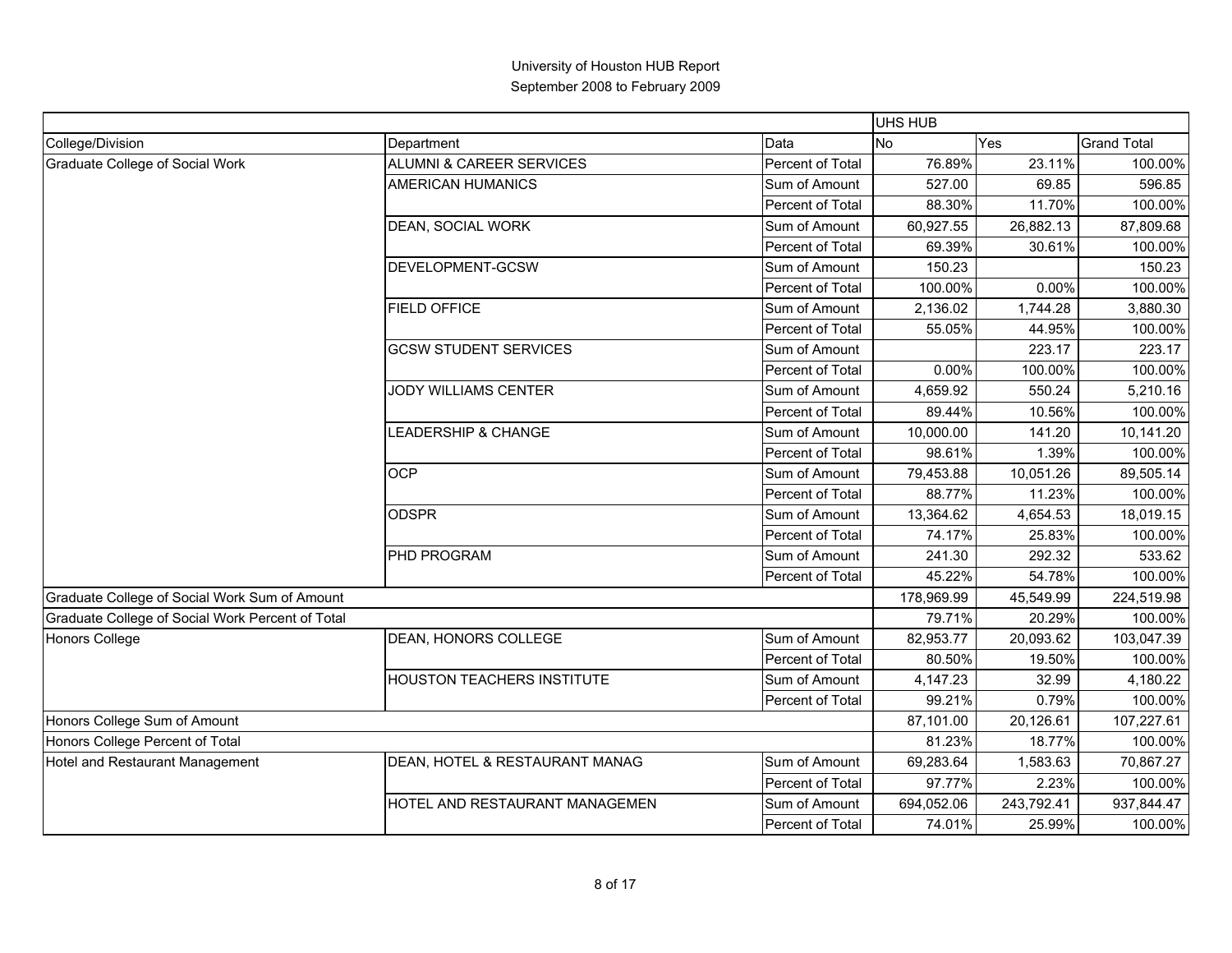|                                                  |                                         |                  | UHS HUB    |            |                    |
|--------------------------------------------------|-----------------------------------------|------------------|------------|------------|--------------------|
| College/Division                                 | Department                              | Data             | <b>No</b>  | Yes        | <b>Grand Total</b> |
| Hotel and Restaurant Management Sum of Amount    |                                         |                  | 763,335.70 | 245,376.04 | 1,008,711.74       |
| Hotel and Restaurant Management Percent of Total |                                         |                  | 75.67%     | 24.33%     | 100.00%            |
| Law Center                                       | ASSOCIATE DEAN, LAW                     | Sum of Amount    | 2,844.98   | 3,970.98   | 6,815.96           |
|                                                  |                                         | Percent of Total | 41.74%     | 58.26%     | 100.00%            |
|                                                  | <b>BLAKELEY INSTITUTE</b>               | Sum of Amount    | 15,025.26  | 7,378.30   | 22,403.56          |
|                                                  |                                         | Percent of Total | 67.07%     | 32.93%     | 100.00%            |
|                                                  | <b>BUSINESS SERVICES, LAW</b>           | Sum of Amount    | 118,981.41 | 25,595.24  | 144,576.65         |
|                                                  |                                         | Percent of Total | 82.30%     | 17.70%     | 100.00%            |
|                                                  | CAREER SERVICES, LAW                    | Sum of Amount    | 14,978.65  | 2,415.18   | 17,393.83          |
|                                                  |                                         | Percent of Total | 86.11%     | 13.89%     | 100.00%            |
|                                                  | CONTINUING LEGAL EDUCATION              | Sum of Amount    | 689.10     |            | 689.10             |
|                                                  |                                         | Percent of Total | 100.00%    | 0.00%      | 100.00%            |
|                                                  | DEAN, LAW                               | Sum of Amount    | 25,388.00  | 2,394.21   | 27,782.21          |
|                                                  |                                         | Percent of Total | 91.38%     | 8.62%      | 100.00%            |
|                                                  | EXTERNAL AFFAIRS, LAW                   | Sum of Amount    | 27,371.66  | 6,017.85   | 33,389.51          |
|                                                  |                                         | Percent of Total | 81.98%     | 18.02%     | 100.00%            |
|                                                  | <b>FACILITIES, LAW</b>                  | Sum of Amount    | 123,544.82 | 18,286.11  | 141,830.93         |
|                                                  |                                         | Percent of Total | 87.11%     | 12.89%     | 100.00%            |
|                                                  | <b>FACULTY SUPPORT LAW</b>              | Sum of Amount    | 141,175.80 | 7,356.67   | 148,532.47         |
|                                                  |                                         | Percent of Total | 95.05%     | 4.95%      | 100.00%            |
|                                                  | HEALTH LAW & POLICY INSTITUTE           | Sum of Amount    | 1,063.39   | 12,312.08  | 13,375.47          |
|                                                  |                                         | Percent of Total | 7.95%      | 92.05%     | 100.00%            |
|                                                  | <b>IHELG</b>                            | Sum of Amount    | 458.81     | 1,936.42   | 2,395.23           |
|                                                  |                                         | Percent of Total | 19.16%     | 80.84%     | 100.00%            |
|                                                  | INNOCENCE PROGRAM                       | Sum of Amount    | 15.98      |            | 15.98              |
|                                                  |                                         | Percent of Total | 100.00%    | 0.00%      | 100.00%            |
|                                                  | <b>INTELLECTUAL PROP &amp; INFO LAW</b> | Sum of Amount    | 30.95      |            | 30.95              |
|                                                  |                                         | Percent of Total | 100.00%    | 0.00%      | 100.00%            |
|                                                  | LAW                                     | Sum of Amount    | 3,575.90   | 319.00     | 3,894.90           |
|                                                  |                                         | Percent of Total | 91.81%     | 8.19%      | 100.00%            |
|                                                  | LAW INFORMATION TECHNOLOGY              | Sum of Amount    | 38,500.79  | 851.99     | 39,352.78          |
|                                                  |                                         | Percent of Total | 97.83%     | 2.17%      | 100.00%            |
|                                                  | <b>LAW LIBRARY</b>                      | Sum of Amount    | 76,064.97  | 10,282.65  | 86,347.62          |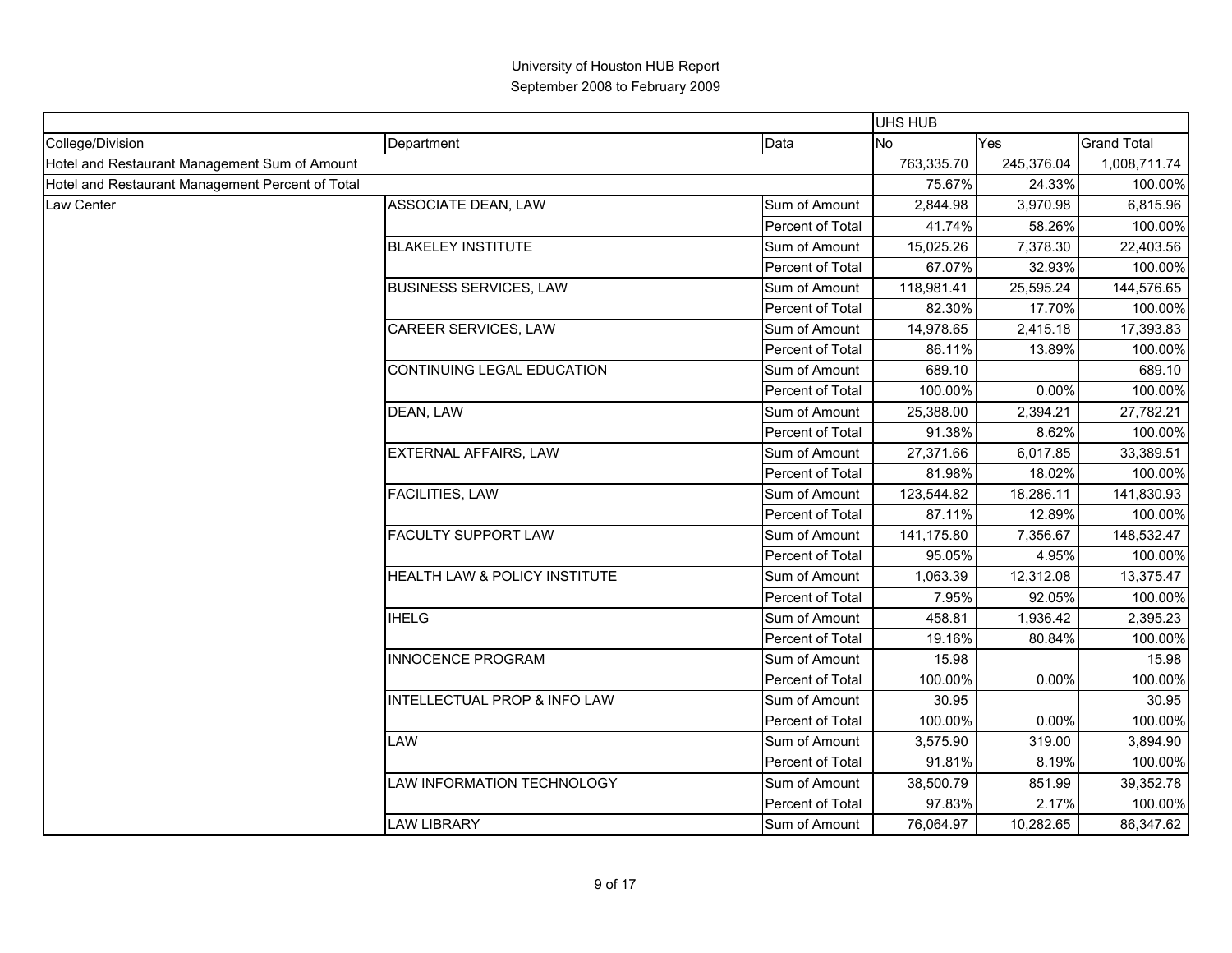|                                  |                               |                  | <b>UHS HUB</b> |            |                    |
|----------------------------------|-------------------------------|------------------|----------------|------------|--------------------|
| College/Division                 | Department                    | Data             | <b>No</b>      | Yes        | <b>Grand Total</b> |
| Law Center                       | <b>LAW LIBRARY</b>            | Percent of Total | 88.09%         | 11.91%     | 100.00%            |
|                                  | LEGAL AID CLINIC, LAW         | Sum of Amount    | 3,333.66       | 3,212.80   | 6,546.46           |
|                                  |                               | Percent of Total | 50.92%         | 49.08%     | 100.00%            |
|                                  | LEGAL RESEARCH & WRITING, LAW | Sum of Amount    |                | 4,586.49   | 4,586.49           |
|                                  |                               | Percent of Total | 0.00%          | 100.00%    | 100.00%            |
|                                  | PUBLIC RELS & MARKETING, LAW  | Sum of Amount    | 14,055.48      | 38.00      | 14,093.48          |
|                                  |                               | Percent of Total | 99.73%         | 0.27%      | 100.00%            |
|                                  | STUDENT ORGANIZATION, LAW     | Sum of Amount    | 27,794.15      |            | 27,794.15          |
|                                  |                               | Percent of Total | 100.00%        | 0.00%      | 100.00%            |
|                                  | STUDENT SERVICES, LAW         | Sum of Amount    | 28,692.71      | 7,700.11   | 36,392.82          |
|                                  |                               | Percent of Total | 78.84%         | 21.16%     | 100.00%            |
| Law Center Sum of Amount         |                               |                  | 663,586.47     | 114,654.08 | 778,240.55         |
| Law Center Percent of Total      |                               |                  | 85.27%         | 14.73%     | 100.00%            |
| Liberal Arts and Social Sciences | <b>AEROSPACE STUDIES</b>      | Sum of Amount    | 4,261.66       | 1,424.73   | 5,686.39           |
|                                  |                               | Percent of Total | 74.94%         | 25.06%     | 100.00%            |
|                                  | AFRICAN-AMERICAN STUDIES      | Sum of Amount    | 12,790.99      | 5,091.91   | 17,882.90          |
|                                  |                               | Percent of Total | 71.53%         | 28.47%     | 100.00%            |
|                                  | <b>ANTHROPOLOGY</b>           | Sum of Amount    | 11,563.08      | 2,249.02   | 13,812.10          |
|                                  |                               | Percent of Total | 83.72%         | 16.28%     | 100.00%            |
|                                  | <b>ART</b>                    | Sum of Amount    | 66,405.87      | 70,288.23  | 136,694.10         |
|                                  |                               | Percent of Total | 48.58%         | 51.42%     | 100.00%            |
|                                  | <b>ARTE PUBLICO</b>           | Sum of Amount    | 296,069.72     | 5,838.24   | 301,907.96         |
|                                  |                               | Percent of Total | 98.07%         | 1.93%      | 100.00%            |
|                                  | <b>BAND</b>                   | Sum of Amount    | 85,022.49      | 1,027.00   | 86,049.49          |
|                                  |                               | Percent of Total | 98.81%         | 1.19%      | 100.00%            |
|                                  | <b>BLAFFER GALLERY</b>        | Sum of Amount    | 301,056.61     | 19,986.71  | 321,043.32         |
|                                  |                               | Percent of Total | 93.77%         | 6.23%      | 100.00%            |
|                                  | CENTER FOR PUBLIC HISTORY     | Sum of Amount    | 676.53         |            | 676.53             |
|                                  |                               | Percent of Total | 100.00%        | 0.00%      | 100.00%            |
|                                  | CENTER FOR PUBLIC POLICY      | Sum of Amount    | 53,029.47      | 1,722.20   | 54,751.67          |
|                                  |                               | Percent of Total | 96.85%         | 3.15%      | 100.00%            |
|                                  | <b>COMMUNICATION</b>          | Sum of Amount    | 82,991.12      | 71,044.73  | 154,035.85         |
|                                  |                               | Percent of Total | 53.88%         | 46.12%     | 100.00%            |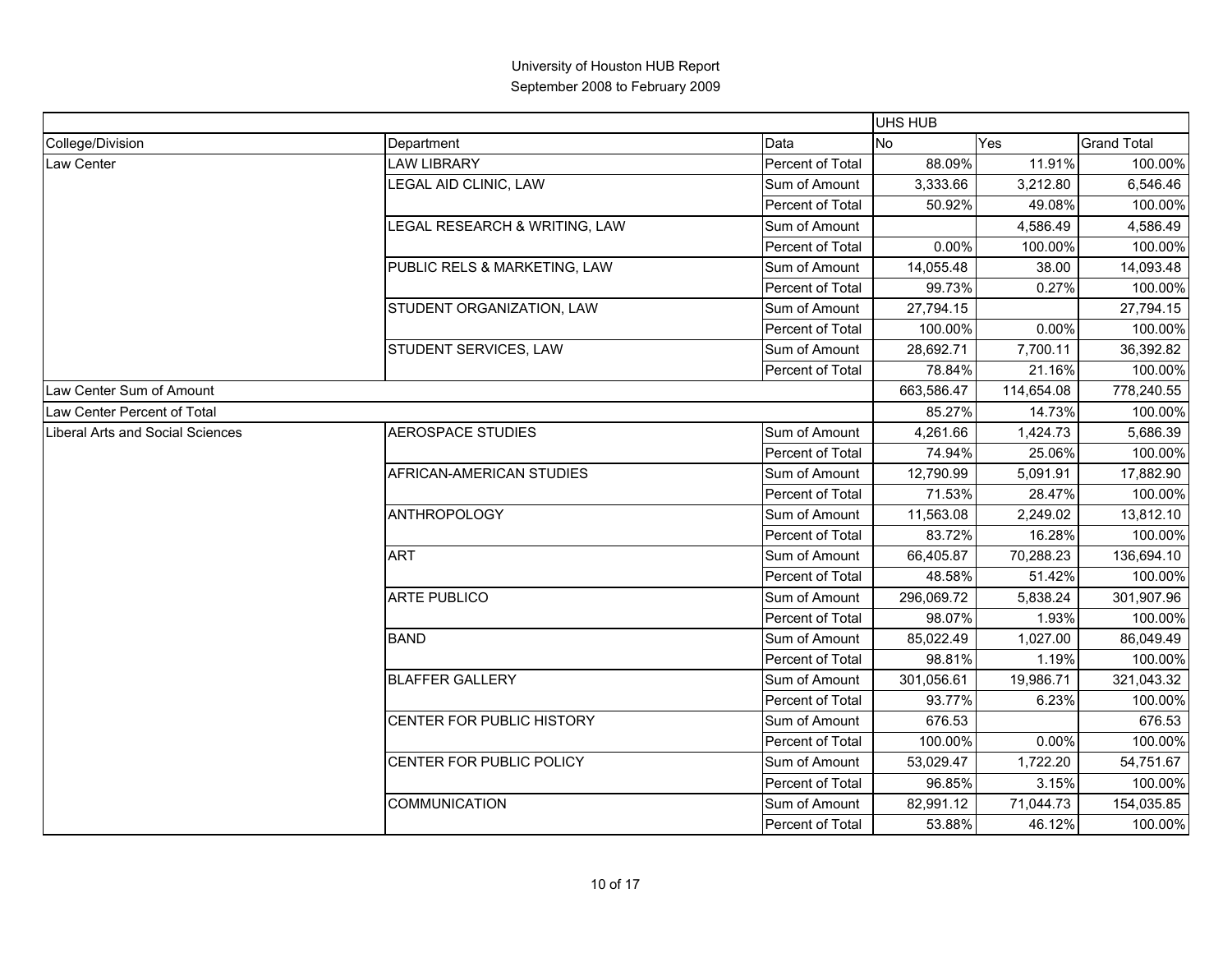|                                  |                                  |                  | <b>UHS HUB</b> |           |                    |
|----------------------------------|----------------------------------|------------------|----------------|-----------|--------------------|
| College/Division                 | Department                       | Data             | <b>No</b>      | Yes       | <b>Grand Total</b> |
| Liberal Arts and Social Sciences | COMMUNICATIONS DISORDERS         | Sum of Amount    | 73,289.46      | 9,016.15  | 82,305.61          |
|                                  |                                  | Percent of Total | 89.05%         | 10.95%    | 100.00%            |
|                                  | <b>CWMCA CENTER FOR THE ARTS</b> | Sum of Amount    | 56,456.64      | 668.28    | 57,124.92          |
|                                  |                                  | Percent of Total | 98.83%         | 1.17%     | 100.00%            |
|                                  | DEAN, LIBERAL ARTS & SOC SCI     | Sum of Amount    | 308,460.10     | 29,132.03 | 337,592.13         |
|                                  |                                  | Percent of Total | 91.37%         | 8.63%     | 100.00%            |
|                                  | <b>ECONOMICS</b>                 | Sum of Amount    | 55,028.60      | 19,516.23 | 74,544.83          |
|                                  |                                  | Percent of Total | 73.82%         | 26.18%    | 100.00%            |
|                                  | <b>ENGLISH</b>                   | Sum of Amount    | 80,896.77      | 70,410.82 | 151,307.59         |
|                                  |                                  | Percent of Total | 53.47%         | 46.53%    | 100.00%            |
|                                  | <b>HISPANIC STUDIES</b>          | Sum of Amount    | 9,669.21       | 4,374.07  | 14,043.28          |
|                                  |                                  | Percent of Total | 68.85%         | 31.15%    | 100.00%            |
|                                  | <b>HISTORY</b>                   | Sum of Amount    | 49,064.87      | 23,540.84 | 72,605.71          |
|                                  |                                  | Percent of Total | 67.58%         | 32.42%    | 100.00%            |
|                                  | <b>MEXICAN-AMERICAN STUDIES</b>  | Sum of Amount    | 15,558.65      | 2,836.82  | 18,395.47          |
|                                  |                                  | Percent of Total | 84.58%         | 15.42%    | 100.00%            |
|                                  | <b>MILITARY SCIENCE</b>          | Sum of Amount    | 2,492.28       | 1,488.70  | 3,980.98           |
|                                  |                                  | Percent of Total | 62.60%         | 37.40%    | 100.00%            |
|                                  | MODERN AND CLASSICAL LANGUAGES   | Sum of Amount    | 14,980.36      | 6,623.47  | 21,603.83          |
|                                  |                                  | Percent of Total | 69.34%         | 30.66%    | 100.00%            |
|                                  | <b>MUSIC</b>                     | Sum of Amount    | 267,515.54     | 28,384.80 | 295,900.34         |
|                                  |                                  | Percent of Total | 90.41%         | 9.59%     | 100.00%            |
|                                  | PHILOSOPHY                       | Sum of Amount    | 2,654.66       | 4,874.08  | 7,528.74           |
|                                  |                                  | Percent of Total | 35.26%         | 64.74%    | 100.00%            |
|                                  | POLITICAL SCIENCE                | Sum of Amount    | 18,301.98      | 19,166.12 | 37,468.10          |
|                                  |                                  | Percent of Total | 48.85%         | 51.15%    | 100.00%            |
|                                  | <b>PSYCHOLOGY</b>                | Sum of Amount    | 119,954.76     | 17,323.59 | 137,278.35         |
|                                  |                                  | Percent of Total | 87.38%         | 12.62%    | 100.00%            |
|                                  | <b>RELIGIOUS STUDIES</b>         | Sum of Amount    | 590.94         | 237.30    | 828.24             |
|                                  |                                  | Percent of Total | 71.35%         | 28.65%    | 100.00%            |
|                                  | SOCIOLOGY                        | Sum of Amount    | 1,987.12       | 15,639.67 | 17,626.79          |
|                                  |                                  | Percent of Total | 11.27%         | 88.73%    | 100.00%            |
|                                  | <b>THEATRE</b>                   | Sum of Amount    | 274,270.15     | 14,213.86 | 288,484.01         |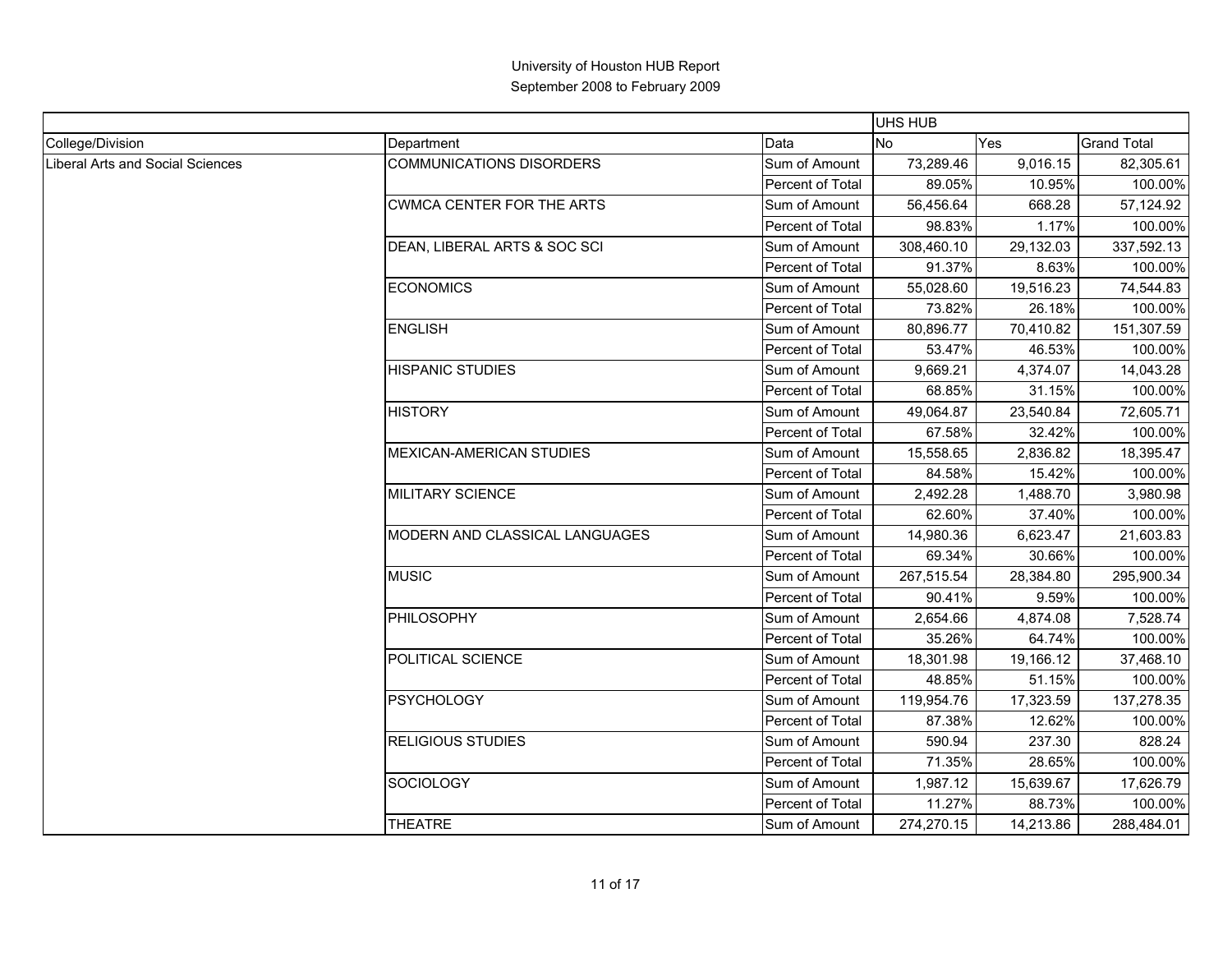|                                                   |                                            |                  | <b>UHS HUB</b> |            |                    |
|---------------------------------------------------|--------------------------------------------|------------------|----------------|------------|--------------------|
| College/Division                                  | Department                                 | Data             | No             | Yes        | <b>Grand Total</b> |
| Liberal Arts and Social Sciences                  | <b>THEATRE</b>                             | Percent of Total | 95.07%         | 4.93%      | 100.00%            |
|                                                   | <b>WOMEN'S STUDIES PROGRAM</b>             | Sum of Amount    | 17,839.81      | 1,164.63   | 19,004.44          |
|                                                   |                                            | Percent of Total | 93.87%         | 6.13%      | 100.00%            |
|                                                   | <b>WRITING CENTER</b>                      | Sum of Amount    | 11,607.87      | 1,855.31   | 13,463.18          |
|                                                   |                                            | Percent of Total | 86.22%         | 13.78%     | 100.00%            |
| Liberal Arts and Social Sciences Sum of Amount    |                                            |                  | 2,294,487.31   | 449,139.54 | 2,743,626.85       |
| Liberal Arts and Social Sciences Percent of Total |                                            |                  | 83.63%         | 16.37%     | 100.00%            |
| Library                                           | UNIVERSITY LIBRARIES                       | Sum of Amount    | 5,128,569.90   | 598,355.60 | 5,726,925.50       |
|                                                   |                                            | Percent of Total | 89.55%         | 10.45%     | 100.00%            |
| Library Sum of Amount                             |                                            |                  | 5,128,569.90   | 598,355.60 | 5,726,925.50       |
| <b>Library Percent of Total</b>                   |                                            |                  | 89.55%         | 10.45%     | 100.00%            |
| Natural Science and Mathematics                   | <b>BIOLOGY &amp; BIOCHEMISTRY</b>          | Sum of Amount    | 674,007.32     | 48,861.59  | 722,868.91         |
|                                                   |                                            | Percent of Total | 93.24%         | 6.76%      | 100.00%            |
|                                                   | <b>CAGE INSTITUTE</b>                      | Sum of Amount    | 309.11         |            | 309.11             |
|                                                   |                                            | Percent of Total | 100.00%        | $0.00\%$   | 100.00%            |
|                                                   | <b>CHEMISTRY</b>                           | Sum of Amount    | 729,024.66     | 234,892.56 | 963,917.22         |
|                                                   |                                            | Percent of Total | 75.63%         | 24.37%     | 100.00%            |
|                                                   | <b>COMPUTER SCIENCE</b>                    | Sum of Amount    | 161,088.91     | 54,479.47  | 215,568.38         |
|                                                   |                                            | Percent of Total | 74.73%         | 25.27%     | 100.00%            |
|                                                   | CTR FOR NUCLEAR RECEPTORS & CELL SIGNALING | Sum of Amount    | 96,209.61      | 41,646.72  | 137,856.33         |
|                                                   |                                            | Percent of Total | 69.79%         | 30.21%     | 100.00%            |
|                                                   | DEAN, NATURAL SCIENCE & MATHE              | Sum of Amount    | 86,484.53      | 51,399.99  | 137,884.52         |
|                                                   |                                            | Percent of Total | 62.72%         | 37.28%     | 100.00%            |
|                                                   | <b>EARTH AND ATMOSPHERIC SCIENCES</b>      | Sum of Amount    | 309,294.50     | 54,308.21  | 363,602.71         |
|                                                   |                                            | Percent of Total | 85.06%         | 14.94%     | 100.00%            |
|                                                   | <b>IMAQS</b>                               | Sum of Amount    | 86,499.73      | 4,232.63   | 90,732.36          |
|                                                   |                                            | Percent of Total | 95.34%         | 4.66%      | 100.00%            |
|                                                   | <b>INST FOR THEORETICAL &amp; ENG SCI</b>  | Sum of Amount    | 669.02         |            | 669.02             |
|                                                   |                                            | Percent of Total | 100.00%        | 0.00%      | 100.00%            |
|                                                   | <b>MATHEMATICS</b>                         | Sum of Amount    | 249,744.48     | 21,192.94  | 270,937.42         |
|                                                   |                                            | Percent of Total | 92.18%         | 7.82%      | 100.00%            |
|                                                   | <b>PHYSICS</b>                             | Sum of Amount    | 368,416.72     | 17,265.64  | 385,682.36         |
|                                                   |                                            | Percent of Total | 95.52%         | 4.48%      | 100.00%            |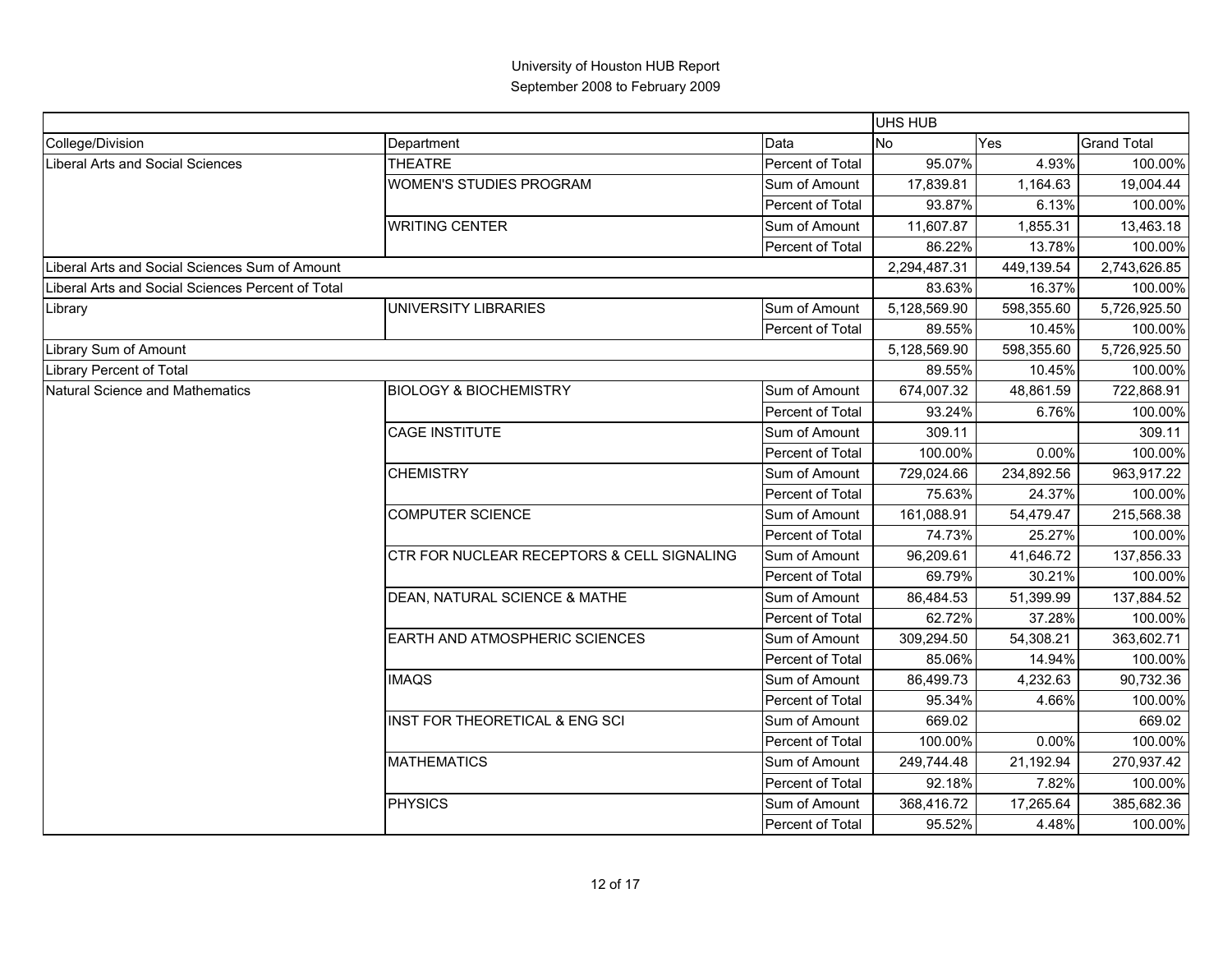|                                                  |                                |                  | UHS HUB      |            |                    |
|--------------------------------------------------|--------------------------------|------------------|--------------|------------|--------------------|
| College/Division                                 | Department                     | Data             | No           | Yes        | <b>Grand Total</b> |
| Natural Science and Mathematics Sum of Amount    |                                |                  | 2,761,748.59 | 528,279.75 | 3,290,028.34       |
| Natural Science and Mathematics Percent of Total |                                |                  | 83.94%       | 16.06%     | 100.00%            |
| Optometry                                        | DEAN, OPTOMETRY                | Sum of Amount    | 330,394.65   | 82,749.14  | 413,143.79         |
|                                                  |                                | Percent of Total | 79.97%       | 20.03%     | 100.00%            |
|                                                  | OPT VISION SCIENCES            | Sum of Amount    | 639,891.03   | 17,695.05  | 657,586.08         |
|                                                  |                                | Percent of Total | 97.31%       | 2.69%      | 100.00%            |
|                                                  | OPTOMETRY CLINIC               | Sum of Amount    | 180,803.46   | 41,060.72  | 221,864.18         |
|                                                  |                                | Percent of Total | 81.49%       | 18.51%     | 100.00%            |
| Optometry Sum of Amount                          |                                |                  | 1,151,089.14 | 141,504.91 | 1,292,594.05       |
| Optometry Percent of Total                       |                                |                  | 89.05%       | 10.95%     | 100.00%            |
| Pharmacy                                         | CLINICAL PHARMACY & ADMINISTRA | Sum of Amount    | 130,905.24   | 5,946.87   | 136,852.11         |
|                                                  |                                | Percent of Total | 95.65%       | 4.35%      | 100.00%            |
|                                                  | DEAN, PHARMACY                 | Sum of Amount    | 316,942.23   | 49,550.59  | 366,492.82         |
|                                                  |                                | Percent of Total | 86.48%       | 13.52%     | 100.00%            |
|                                                  | INSTITUTE FOR DRUG EDUCATION   | Sum of Amount    | 2,597.84     | 286.75     | 2,884.59           |
|                                                  |                                | Percent of Total | 90.06%       | 9.94%      | 100.00%            |
|                                                  | INSTITUTE OF COMMUNITY HEALTH  | Sum of Amount    | 452.71       | 307.99     | 760.70             |
|                                                  |                                | Percent of Total | 59.51%       | 40.49%     | 100.00%            |
|                                                  | PHARMACOLOGICAL & PHARMACEUTIC | Sum of Amount    | 1,142,953.77 | 40,111.90  | 1,183,065.67       |
|                                                  |                                | Percent of Total | 96.61%       | 3.39%      | 100.00%            |
| Pharmacy Sum of Amount                           |                                |                  | 1,593,851.79 | 96,204.10  | 1,690,055.89       |
| <b>Pharmacy Percent of Total</b>                 |                                |                  | 94.31%       | 5.69%      | 100.00%            |
| Research                                         | ANIMAL CARE OPERATIONS         | Sum of Amount    | 106,524.67   | 25,673.34  | 132,198.01         |
|                                                  |                                | Percent of Total | 80.58%       | 19.42%     | 100.00%            |
|                                                  | CENTER FOR ADVANCED MATERIALS  | Sum of Amount    | 47,374.03    | 1,027.40   | 48,401.43          |
|                                                  |                                | Percent of Total | 97.88%       | 2.12%      | 100.00%            |
|                                                  | CENTER FOR MATERIALS CHEMISTRY | Sum of Amount    | 13,036.06    | 1,686.36   | 14,722.42          |
|                                                  |                                | Percent of Total | 88.55%       | 11.45%     | 100.00%            |
|                                                  | <b>GRANTS AND CONTRACTS</b>    | Sum of Amount    | 2,480.94     | 1,581.19   | 4,062.13           |
|                                                  |                                | Percent of Total | 61.07%       | 38.93%     | 100.00%            |
|                                                  | HOUSTON COASTAL CENTER         | Sum of Amount    | 1,592.18     |            | 1,592.18           |
|                                                  |                                | Percent of Total | 100.00%      | 0.00%      | 100.00%            |
|                                                  | INSTITUTE FOR MOLECULAR DESIGN | Sum of Amount    | 1,023,158.70 |            | 1,023,158.70       |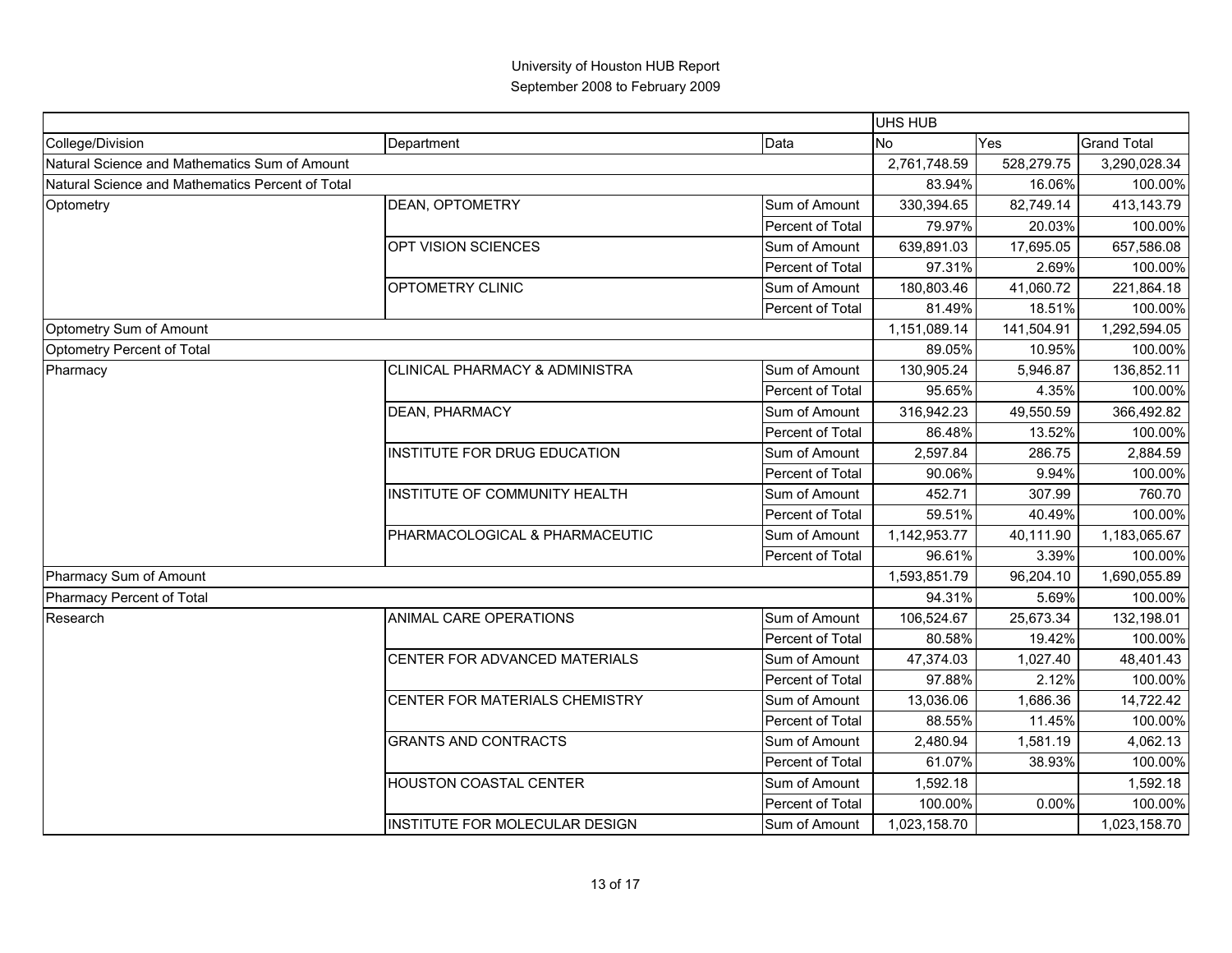|                                  |                                                                                          |                  | UHS HUB        |            |                    |
|----------------------------------|------------------------------------------------------------------------------------------|------------------|----------------|------------|--------------------|
| College/Division                 | Department                                                                               | Data             | N <sub>o</sub> | Yes        | <b>Grand Total</b> |
| Research                         | INSTITUTE FOR MOLECULAR DESIGN                                                           | Percent of Total | 100.00%        | 0.00%      | 100.00%            |
|                                  | OFFICE OF TECHNOLOGY MANAGEMEN                                                           | Sum of Amount    | 150,565.21     | 805.54     | 151,370.75         |
|                                  |                                                                                          | Percent of Total | 99.47%         | 0.53%      | 100.00%            |
|                                  | <b>RESEARCH DIVISION OFFICE</b>                                                          | Sum of Amount    | 45,818.14      | 54,042.80  | 99,860.94          |
|                                  |                                                                                          | Percent of Total | 45.88%         | 54.12%     | 100.00%            |
|                                  | <b>RESEARCH FINANCIAL SERVICES</b>                                                       | Sum of Amount    | 1,200.07       | 993.64     | 2,193.71           |
|                                  |                                                                                          | Percent of Total | 54.71%         | 45.29%     | 100.00%            |
|                                  | <b>RESEARCH INFORMATION CENTER</b>                                                       | Sum of Amount    | 9,695.76       | 34,089.50  | 43,785.26          |
|                                  |                                                                                          | Percent of Total | 22.14%         | 77.86%     | 100.00%            |
|                                  | RESEARCH POLICIES/COMPLIANCE/COMMITTEES                                                  | Sum of Amount    | 774.83         | 1,210.12   | 1,984.95           |
|                                  |                                                                                          | Percent of Total | 39.04%         | 60.96%     | 100.00%            |
|                                  | <b>RESEARCH SERVICES</b><br>SPACE VACUUM EPITAXY CENTER<br>SUPER CONDUCT & ADV MATERIALS | Sum of Amount    | 1,386.56       | 1,369.21   | 2,755.77           |
|                                  |                                                                                          | Percent of Total | 50.31%         | 49.69%     | 100.00%            |
|                                  |                                                                                          | Sum of Amount    | 3,135.97       |            | 3,135.97           |
|                                  |                                                                                          | Percent of Total | 100.00%        | 0.00%      | 100.00%            |
|                                  |                                                                                          | Sum of Amount    | 5,081.50       |            | 5,081.50           |
|                                  |                                                                                          | Percent of Total | 100.00%        | 0.00%      | 100.00%            |
|                                  | <b>TCSUH</b>                                                                             | Sum of Amount    | 408,340.76     | 22,773.73  | 431,114.49         |
|                                  |                                                                                          | Percent of Total | 94.72%         | 5.28%      | 100.00%            |
|                                  | <b>TIMES</b>                                                                             | Sum of Amount    | 115,051.42     | 12,621.23  | 127,672.65         |
|                                  |                                                                                          | Percent of Total | 90.11%         | 9.89%      | 100.00%            |
|                                  | TX LEARNING/COMPUTATIONAL CTR                                                            | Sum of Amount    | 207,758.95     | 78,555.05  | 286,314.00         |
|                                  |                                                                                          | Percent of Total | 72.56%         | 27.44%     | 100.00%            |
| Research Sum of Amount           |                                                                                          |                  | 2,142,975.75   | 236,429.11 | 2,379,404.86       |
| <b>Research Percent of Total</b> |                                                                                          |                  | 90.06%         | 9.94%      | 100.00%            |
| <b>Student Affairs</b>           | <b>CAMPUS ACTIVITIES</b>                                                                 | Sum of Amount    | 93,596.03      | 12,405.46  | 106,001.49         |
|                                  |                                                                                          | Percent of Total | 88.30%         | 11.70%     | 100.00%            |
|                                  | <b>CAMPUS RECREATION</b>                                                                 | Sum of Amount    | 259,650.79     | 43,354.15  | 303,004.94         |
|                                  |                                                                                          | Percent of Total | 85.69%         | 14.31%     | 100.00%            |
|                                  | CENTER FOR STUDENTS W/DISABILI                                                           | Sum of Amount    | 242,261.20     | 26,769.76  | 269,030.96         |
|                                  |                                                                                          | Percent of Total | 90.05%         | 9.95%      | 100.00%            |
|                                  | CHILD CARE CENTER                                                                        | Sum of Amount    | 77,868.69      | 8,976.74   | 86,845.43          |
|                                  |                                                                                          | Percent of Total | 89.66%         | 10.34%     | 100.00%            |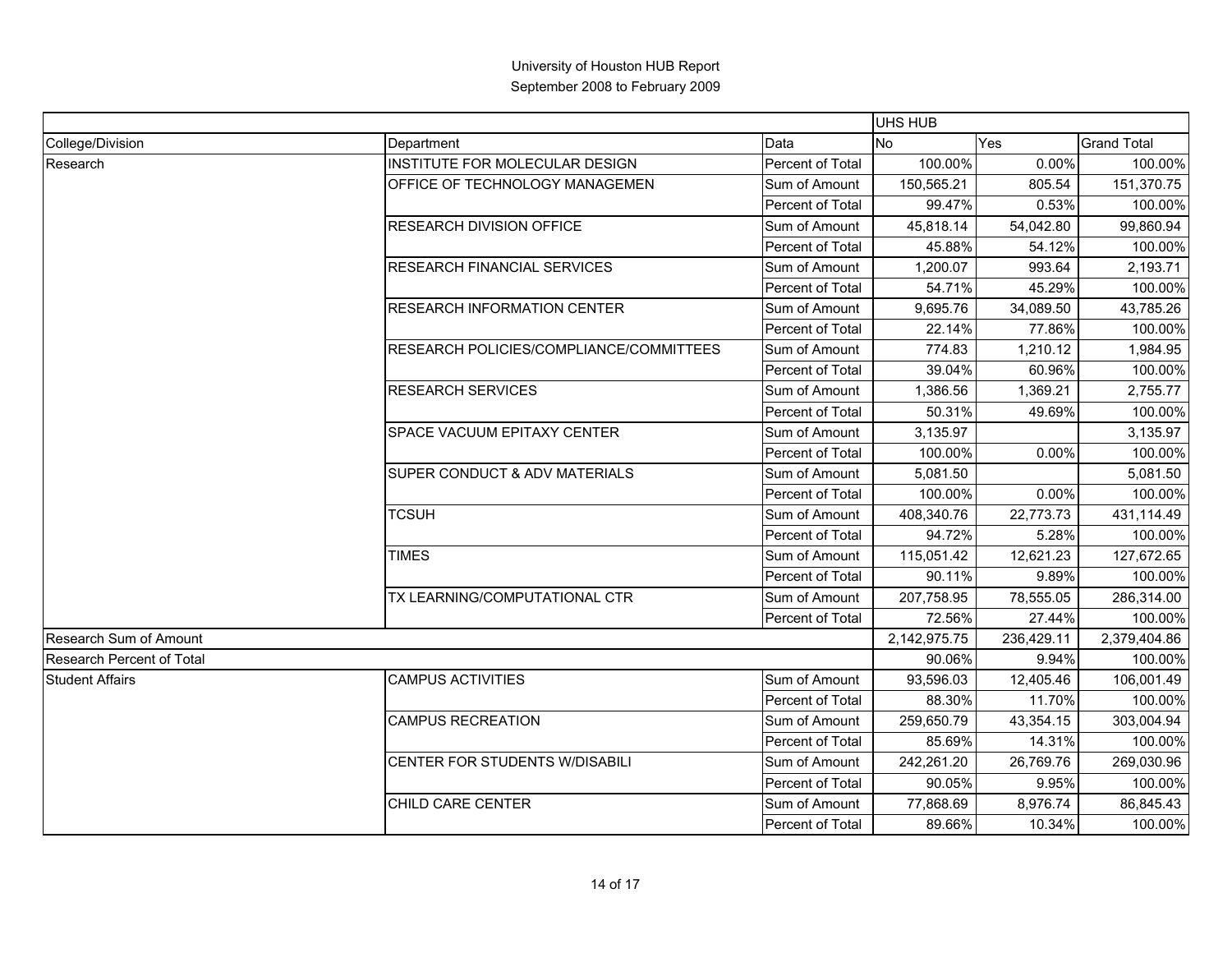|                                      |                                       |                  | UHS HUB        |              |                                                                                                                                                                                                                                                                                                                                                                                                                                   |
|--------------------------------------|---------------------------------------|------------------|----------------|--------------|-----------------------------------------------------------------------------------------------------------------------------------------------------------------------------------------------------------------------------------------------------------------------------------------------------------------------------------------------------------------------------------------------------------------------------------|
| College/Division                     | Department                            | Data             | N <sub>o</sub> | Yes          | <b>Grand Total</b>                                                                                                                                                                                                                                                                                                                                                                                                                |
| <b>Student Affairs</b>               | COUNSELING AND PSYCH SVCS             | Sum of Amount    | 11,538.96      | 7,618.05     | 19,157.01                                                                                                                                                                                                                                                                                                                                                                                                                         |
|                                      |                                       | Percent of Total | 60.23%         | 39.77%       |                                                                                                                                                                                                                                                                                                                                                                                                                                   |
|                                      | <b>DEAN OF STUDENTS</b>               | Sum of Amount    | 17,511.88      |              | 17,511.88                                                                                                                                                                                                                                                                                                                                                                                                                         |
|                                      |                                       | Percent of Total | 100.00%        | 0.00%        |                                                                                                                                                                                                                                                                                                                                                                                                                                   |
|                                      | INT'L STUDENT & SCHOLAR SERVIC        | Sum of Amount    | 20,188.99      | 950.40       | 21,139.39                                                                                                                                                                                                                                                                                                                                                                                                                         |
|                                      |                                       | Percent of Total | 95.50%         | 4.50%        |                                                                                                                                                                                                                                                                                                                                                                                                                                   |
|                                      | LEARNING AND ASSESSMENT SVCS          | Sum of Amount    | 5,408.85       | 5,693.04     | 11,101.89                                                                                                                                                                                                                                                                                                                                                                                                                         |
|                                      |                                       | Percent of Total | 48.72%         | 51.28%       |                                                                                                                                                                                                                                                                                                                                                                                                                                   |
|                                      | LEARNING SUPPORT SERVICES             | Sum of Amount    | 8,922.19       | 5,307.04     | 14,229.23                                                                                                                                                                                                                                                                                                                                                                                                                         |
|                                      |                                       | Percent of Total | 62.70%         | 37.30%       |                                                                                                                                                                                                                                                                                                                                                                                                                                   |
|                                      | <b>RELIGION CENTER</b>                | Sum of Amount    | 200.00         | 833.99       | 1,033.99                                                                                                                                                                                                                                                                                                                                                                                                                          |
|                                      |                                       | Percent of Total | 19.34%         | 80.66%       |                                                                                                                                                                                                                                                                                                                                                                                                                                   |
|                                      | <b>RESIDENTIAL LIFE &amp; HOUSING</b> | Sum of Amount    | 810,615.12     | 86,031.36    | 100.00%<br>100.00%<br>100.00%<br>100.00%<br>100.00%<br>100.00%<br>896,646.48<br>9.59%<br>100.00%<br>51,277.57<br>100.00%<br>19.94%<br>163,892.87<br>100.00%<br>20.64%<br>27.32<br>3,740.80<br>0.73%<br>100.00%<br>49,385.00<br>11.21%<br>100.00%<br>865.84<br>18,206.50<br>4.76%<br>100.00%<br>515,720.81<br>7.29%<br>100.00%<br>99,694.55<br>24.00%<br>100.00%<br>3,712.67<br>60.98%<br>100.00%<br>5,282.78<br>56.33%<br>100.00% |
|                                      |                                       | Percent of Total | 90.41%         |              |                                                                                                                                                                                                                                                                                                                                                                                                                                   |
|                                      | <b>STUDENT AFFAIRS</b>                | Sum of Amount    | 41,054.96      | 10,222.61    |                                                                                                                                                                                                                                                                                                                                                                                                                                   |
|                                      |                                       | Percent of Total | 80.06%         |              |                                                                                                                                                                                                                                                                                                                                                                                                                                   |
|                                      | STUDENT HEALTH CENTER                 | Sum of Amount    | 130,060.50     | 33,832.37    |                                                                                                                                                                                                                                                                                                                                                                                                                                   |
|                                      |                                       | Percent of Total | 79.36%         |              |                                                                                                                                                                                                                                                                                                                                                                                                                                   |
|                                      | <b>STUDENT PHARMACY</b>               | Sum of Amount    | 3,713.48       |              |                                                                                                                                                                                                                                                                                                                                                                                                                                   |
|                                      |                                       | Percent of Total | 99.27%         |              |                                                                                                                                                                                                                                                                                                                                                                                                                                   |
|                                      | <b>STUDENT PUBLICATIONS</b>           | Sum of Amount    | 43,846.88      | 5,538.12     |                                                                                                                                                                                                                                                                                                                                                                                                                                   |
|                                      |                                       | Percent of Total | 88.79%         |              |                                                                                                                                                                                                                                                                                                                                                                                                                                   |
|                                      | UNIVERSITY CAREER SERVICES            | Sum of Amount    | 17,340.66      |              |                                                                                                                                                                                                                                                                                                                                                                                                                                   |
|                                      |                                       | Percent of Total | 95.24%         |              |                                                                                                                                                                                                                                                                                                                                                                                                                                   |
|                                      | UNIVERSITY CENTER                     | Sum of Amount    | 478,105.35     | 37,615.46    |                                                                                                                                                                                                                                                                                                                                                                                                                                   |
|                                      |                                       | Percent of Total | 92.71%         |              |                                                                                                                                                                                                                                                                                                                                                                                                                                   |
|                                      | UNIVERSITY TESTING SERVICES           | Sum of Amount    | 75,767.90      | 23,926.65    |                                                                                                                                                                                                                                                                                                                                                                                                                                   |
|                                      |                                       | Percent of Total | 76.00%         |              |                                                                                                                                                                                                                                                                                                                                                                                                                                   |
|                                      | <b>URBAN EXPERIENCE VPSA</b>          | Sum of Amount    | 1,448.80       | 2,263.87     |                                                                                                                                                                                                                                                                                                                                                                                                                                   |
|                                      |                                       | Percent of Total | 39.02%         |              |                                                                                                                                                                                                                                                                                                                                                                                                                                   |
|                                      | <b>VETERAN SERVICES</b>               | Sum of Amount    | 2,306.81       | 2,975.97     |                                                                                                                                                                                                                                                                                                                                                                                                                                   |
|                                      |                                       | Percent of Total | 43.67%         |              |                                                                                                                                                                                                                                                                                                                                                                                                                                   |
| <b>Student Affairs Sum of Amount</b> |                                       | 2,341,408.04     | 315,208.20     | 2,656,616.24 |                                                                                                                                                                                                                                                                                                                                                                                                                                   |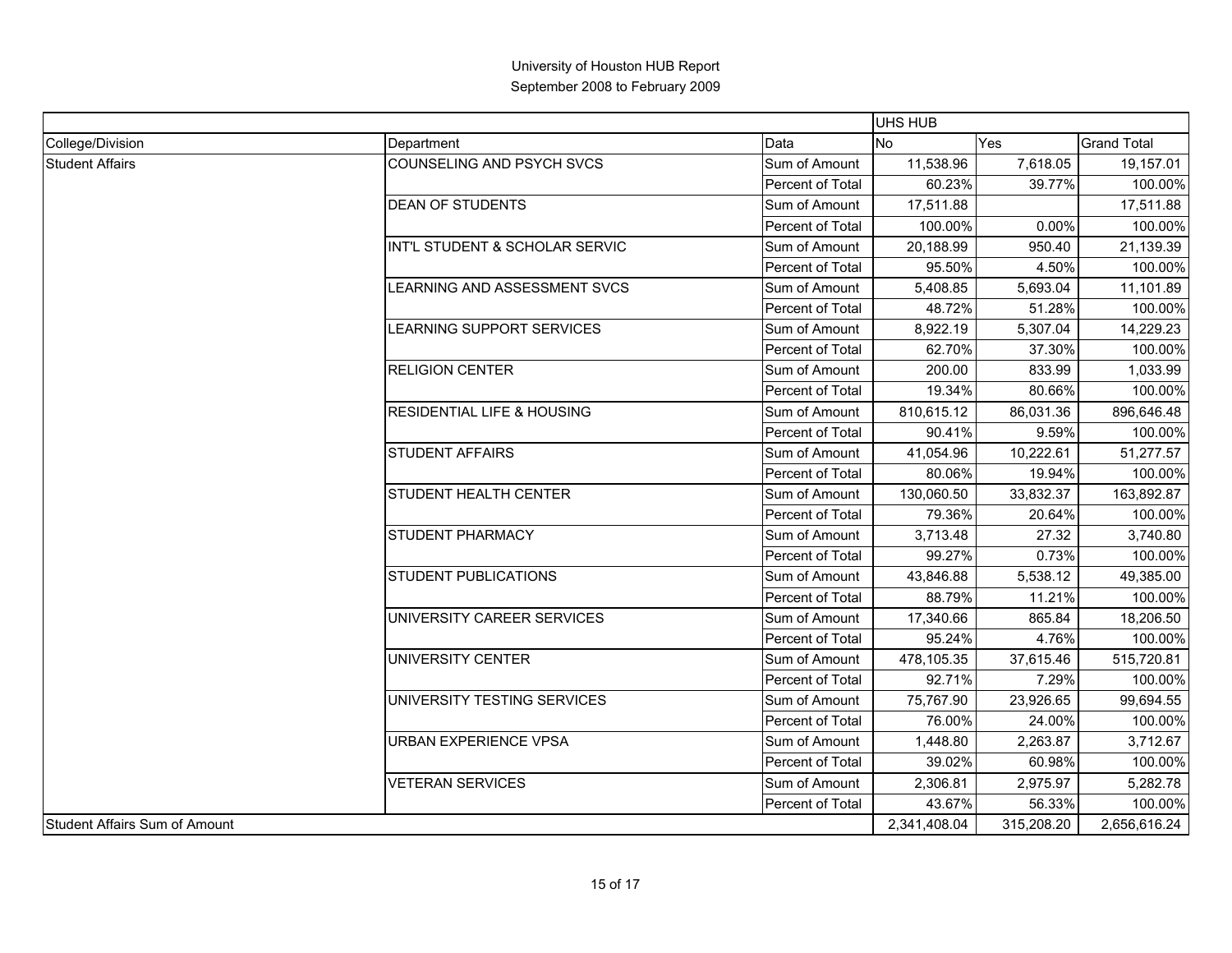|                                         |                                         |                  | <b>UHS HUB</b> |            |                                                                                                                                                                               |
|-----------------------------------------|-----------------------------------------|------------------|----------------|------------|-------------------------------------------------------------------------------------------------------------------------------------------------------------------------------|
| College/Division                        | Department                              | Data             | <b>No</b>      | Yes        | <b>Grand Total</b>                                                                                                                                                            |
| <b>Student Affairs Percent of Total</b> |                                         |                  | 88.13%         | 11.87%     | 100.00%                                                                                                                                                                       |
| Technology                              | CENTER FOR APPLIED TECHNOLOGY           | Sum of Amount    | 25,147.67      | 505.00     | 25,652.67                                                                                                                                                                     |
|                                         |                                         | Percent of Total | 98.03%         | 1.97%      | 100.00%                                                                                                                                                                       |
|                                         | CENTER FOR FUTURE OF HEALTH             | Sum of Amount    | 12,914.20      | 88.99      | 13,003.19                                                                                                                                                                     |
|                                         |                                         | Percent of Total | 99.32%         | 0.68%      | 100.00%                                                                                                                                                                       |
|                                         | CENTER FOR LIFE SCIENCES TECH           | Sum of Amount    | 194,504.47     | 10,763.77  | 205,268.24                                                                                                                                                                    |
|                                         |                                         | Percent of Total | 94.76%         | 5.24%      | 100.00%                                                                                                                                                                       |
|                                         | CENTER FOR TECHNOLOGY LITERACY          | Sum of Amount    | 1,862.73       |            | 1,862.73                                                                                                                                                                      |
|                                         |                                         | Percent of Total | 100.00%        | 0.00%      | 100.00%                                                                                                                                                                       |
|                                         | DEAN, TECHNOLOGY                        | Sum of Amount    | 268,781.55     | 97,521.03  | 366,302.58                                                                                                                                                                    |
|                                         |                                         | Percent of Total | 73.38%         | 26.62%     | 100.00%                                                                                                                                                                       |
|                                         | <b>ENGINEERING TECHNOLOGY</b>           | Sum of Amount    | 38,874.66      | 36,954.50  | 75,829.16                                                                                                                                                                     |
|                                         |                                         | Percent of Total | 51.27%         | 48.73%     | 100.00%<br>40,991.82<br>127,789.29<br>100.00%<br>34,256.59<br>890,956.27<br>38,648.33<br>218,621.43<br>100.00%<br>22,444.64<br>47,857.07<br>100.00%<br>38,451.85<br>24,065.47 |
|                                         | HUMAN DEVELOP AND CONSUMER SCI          | Sum of Amount    | 25,256.59      | 15,735.23  |                                                                                                                                                                               |
|                                         |                                         | Percent of Total | 61.61%         | 38.39%     | 100.00%                                                                                                                                                                       |
|                                         | <b>INFORMATION &amp; LOGISTICS TECH</b> | Sum of Amount    | 79,149.62      | 48,639.67  |                                                                                                                                                                               |
|                                         |                                         | Percent of Total | 61.94%         | 38.06%     |                                                                                                                                                                               |
|                                         | <b>TMAC</b>                             | Sum of Amount    | 31,192.30      | 3,064.29   |                                                                                                                                                                               |
|                                         |                                         | Percent of Total | 91.05%         | 8.95%      | 100.00%                                                                                                                                                                       |
| Technology Sum of Amount                |                                         |                  | 677,683.79     | 213,272.48 |                                                                                                                                                                               |
| <b>Technology Percent of Total</b>      |                                         |                  | 76.06%         | 23.94%     | 100.00%                                                                                                                                                                       |
| University Advancement                  | ADVANCEMENT INFORMATION SVCS            | Sum of Amount    | 27,136.85      | 11,511.48  |                                                                                                                                                                               |
|                                         |                                         | Percent of Total | 70.21%         | 29.79%     | 100.00%                                                                                                                                                                       |
|                                         | <b>ANNUAL GIVING</b>                    | Sum of Amount    | 213,768.92     | 4,852.51   |                                                                                                                                                                               |
|                                         |                                         | Percent of Total | 97.78%         | 2.22%      |                                                                                                                                                                               |
|                                         | <b>CREATIVE SERVICES</b>                | Sum of Amount    | 21,530.14      | 914.50     |                                                                                                                                                                               |
|                                         |                                         | Percent of Total | 95.93%         | 4.07%      | 100.00%                                                                                                                                                                       |
|                                         | <b>DEVELOPMENT</b>                      | Sum of Amount    | 36,323.14      | 11,533.93  |                                                                                                                                                                               |
|                                         |                                         | Percent of Total | 75.90%         | 24.10%     |                                                                                                                                                                               |
|                                         | DEVELOPMENT RESEARCH                    | Sum of Amount    | 38,451.85      |            |                                                                                                                                                                               |
|                                         |                                         | Percent of Total | 100.00%        | 0.00%      | 100.00%                                                                                                                                                                       |
|                                         | DONOR & ALUMNI RECORDS                  | Sum of Amount    | 23,176.47      | 889.00     |                                                                                                                                                                               |
|                                         |                                         | Percent of Total | 96.31%         | 3.69%      | 100.00%                                                                                                                                                                       |